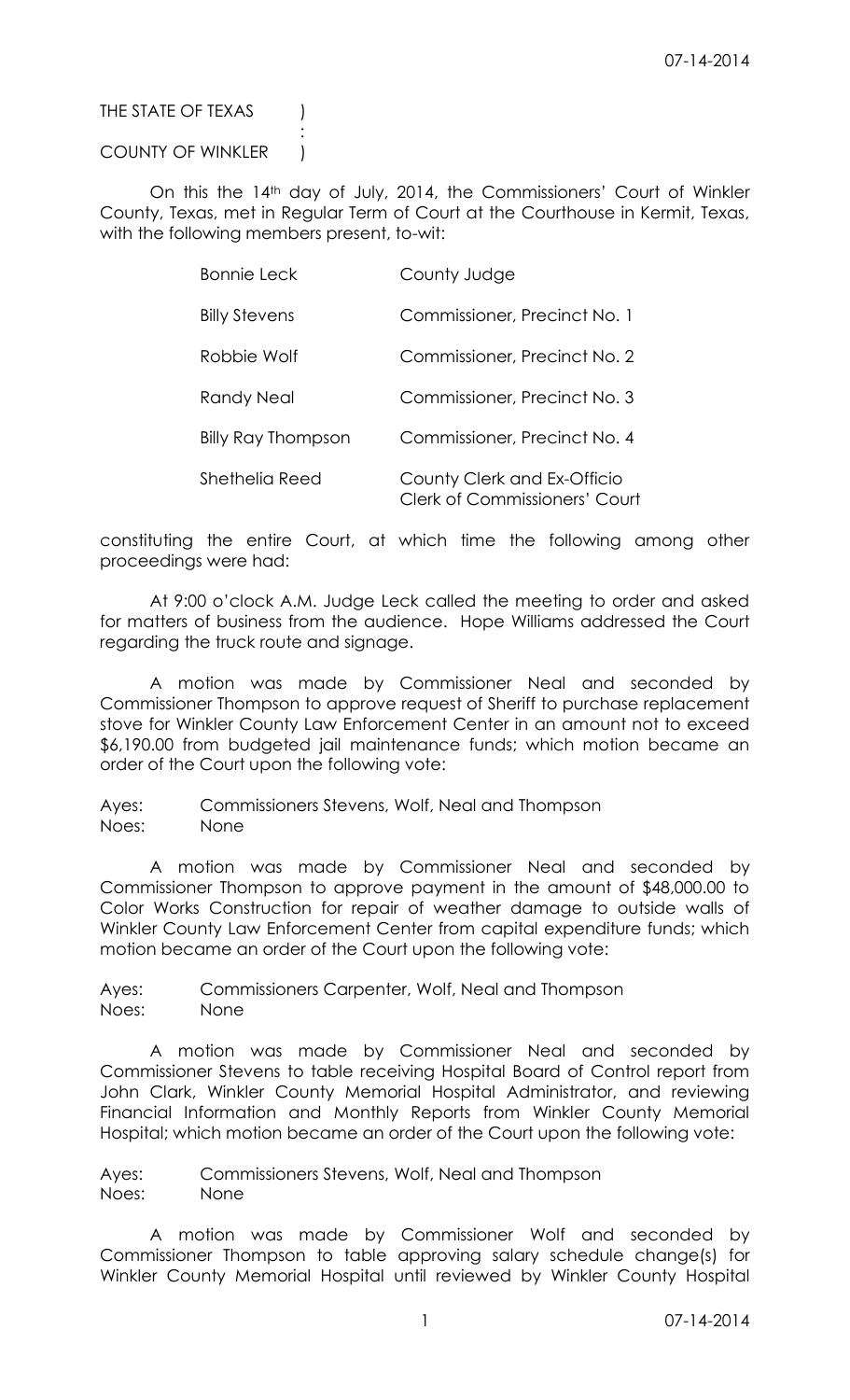Board of Managers; which motion became an order of the Court upon the following vote:

Ayes: Commissioners Stevens, Wolf, Neal and Thompson Noes: None

A motion was made by Commissioner Neal and seconded by Commissioner Stevens to approve request of Kermit Downtown Lions Club to use County Park in Kermit for bicycle ride on the morning of Saturday, September 27, 2014 during Kermit Celebration Days; which motion became an order of the Court upon the following vote:

Ayes: Commissioners Stevens, Wolf, Neal and Thompson Noes: None

A motion was made by Commissioner Thompson and seconded by Commissioner Neal to approve request of Kermit Chamber of Commerce to use Courthouse lawn for Chihuahua Race on Saturday, September 27, 2014 during Kermit Celebration Days; which motion became an order of the Court upon the following vote:

Ayes: Commissioners Stevens, Wolf, Neal and Thompson Noes: None

A motion was made by Commissioner Neal and seconded by Commissioner Stevens to approve request of Kermit Chamber of Commerce to use water park at County Park in Kermit for ice cream social for new teachers on Monday, August 18, 2014; which motion became an order of the Court upon the following vote:

Ayes: Commissioners Stevens, Wolf, Neal and Thompson Noes: None

A motion was made by Commissioner Neal and seconded by Commissioner Thompson to approve request of Knights of Columbus to sponsor benefit softball tournament for Orlando Julian Montez at Vest Park ball field on Friday through Sunday, July 25-27, 2014; which motion became an order of the Court upon the following vote: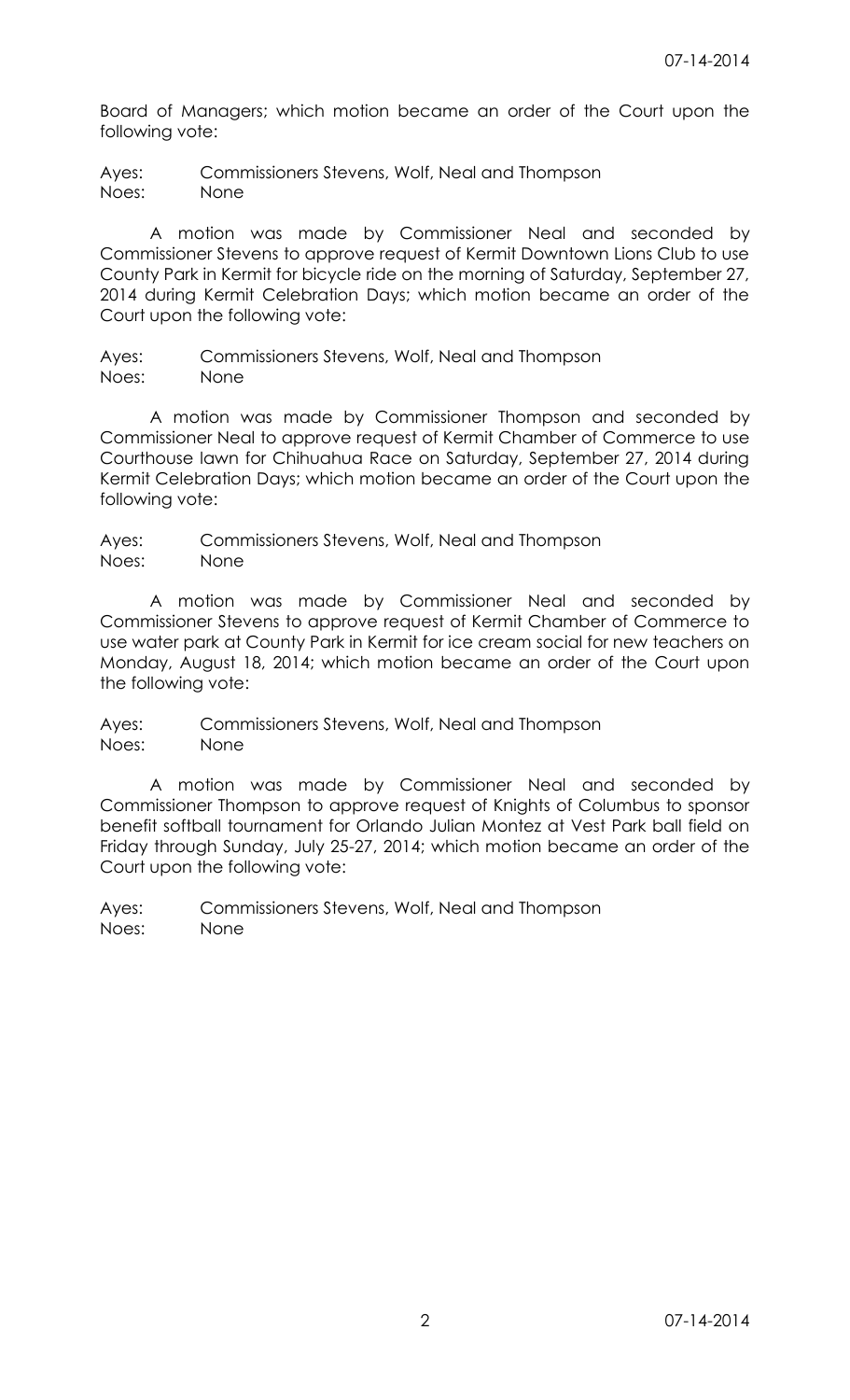# **KNIGHTS OF COLUMBUS** "CHILD JESUS" COUNCIL #10509 **KERMIT, TEXAS**

June 18, 2014

To whom it may concern;

We, The Knight's of Columbus would like to sponsor Ruben Hernandez allowing him to utilize our nonprofit organization name, "Knights of Columbus" for a softball tournament benefiting Orlando Julian Montez, son of Sonia Armendariz who is need of medical care.

Thank you,

Liligid

Alonzo Urquidi, Recorder

432 438-8082

cc Tito Hernandez, Grand Knight

A motion was made by Commissioner Wolf and seconded by Commissioner Thompson to approve Management Representation Letter to Robison, Johnston and Patton, LLP and authorize County Judge to sign same; which motion became an order of the Court upon the following vote: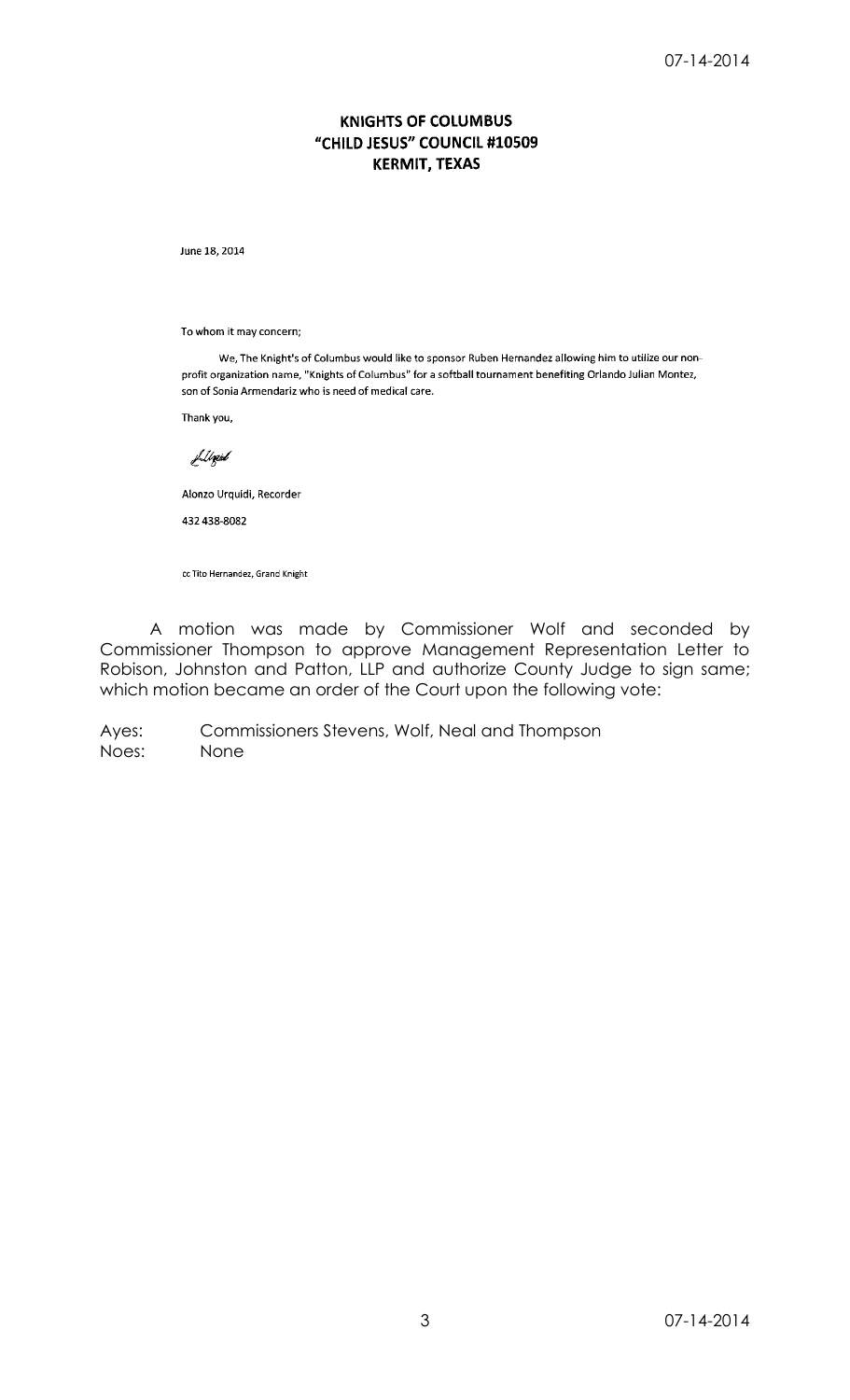Règna K. Johnston, EC.<br>William P. Patton, P.C.

# American passive of Contenes Products<br>
Merican of CPA Firms.<br>Private Companies Practice Section<br>
Texas Society of Certified Pub<br>
Accountants Robison Johnston & Patton, LLP

Members of<br>Enstitute of CortiEed

#### July 2, 2014

Honorable Bonnie Leck, County Judge<br>and Members of Commissioners' Court<br>Winkler County<br>Kermit, Texas

We are pleased to confirm our understanding of the services we are to provide for Winkler Compy.<br>Texas for the year embed December 11, 2014. We will audit the financial statements of the granited accuration, used<br>in a fin

# 1 Management Discussion and Analysis<br>2. Budgetary Comparison

We have also been engaged to report on supplementary information other than RSI trut<br>accompanies Winkler County, Texas's financial statements. We will subject the following<br>supplementary information to the auditing procedu

3813 540 Street + Lubbock, TX 79423 + (806) 783-0268 + (800) 658 9272 + Fax: (806) 783

oncompassed in the terms of this engagement, we will communicate to management and those charged with governance that an audit in accordance with U.S. generally accepted auditing standards and the standards for financial

#### Management Responsibilities

**MAGE CONSECTED ASSOCIATES**<br> **SECULAR CONSECT ASSOCIATES**<br> **SECULAR CONSECTES**<br> **SALTERCE CONSECTED ASSOCIATES**<br> **SALTERCE CONSECTED**<br> **SALTERCE CONSECTED**<br> **SALTERCE CONSECTED**<br> **SALTERCE ASSOCIATES**<br> **SALTERCE ASSOCIATE** 

For the state of the state of the state of the state of the state of the state of the state of the state of the state of the state of the state of the state of the state in the state of the state in the state of the state

Management is also responsible for making all framedal records and related information available<br>for an and for the accuracy and completeness of that information. You are also responsible for<br>providing us with (1) access t

Your responsibilities include adjusting the channel statements.<br>
Your responsibilities include adjusting the framerial statements and for confirming to us in the representation letter that the effects of any uncorrected<br>
m

You are responsible for the design and implementation of programs and controls to prevent and<br>detect fraud, and for intorming us about all known or suspected fraud affecting the government<br>involving (1) management, (2) emp

information directly to the underlying accounting and other records used to prepare the financial statements or to the financial statements themselves, and other additional procedures in accordance with auditing standards

# 1. Combining and Individual Nonmajor Fund Financial Statements.<br>2. Other Schodules

The following other information accompanying the financial statements will not be subjected to the<br>auditing procedures applied in our audit of the financial statements, and our auditor's report will<br>not provide an opinion

1. Introductory Section<br>2. Statistical Section

#### Audit Objectives

Audit Objectives<br>
Audit Objectives<br>
The depression of opinions as to whether your financial statements are<br>
for by presented, in all material respects, in confurmity with U.S. generally accepted accounting<br>
principles and

**engagement**. Somewhole a report (that does not include an opinion) on internal control related to the Vavid also provide a report (that does not ideal as figure material statements and compliance with laws, regulations,

others where the fraud could have a material effect on the financial statements. You<br>responsibilities include informing us of your knowledge of any allegations of traud or suspected<br>from the government; resideved in commu

Foucasi or grain agreements, or otous trait we report,<br>You, are treeparable for the preparation of the supplementary information: in conformity with U.S.<br>Secretally seconded for the preparation of the supplementary inform

Muragement is responsible for establishing and maintaining a process for tracking the state of and<br>it findings and recommendulons. Management is also responsible for the<br>antificantly and the process and the proposition of

## Andit Procedures-Ceneral

Now a considerable symple on a test basis, evidence supporting the amounts and disclosures in<br>the financial stetements; therefore, our audit will involve judgment about the number of<br>transicions to be examined and the are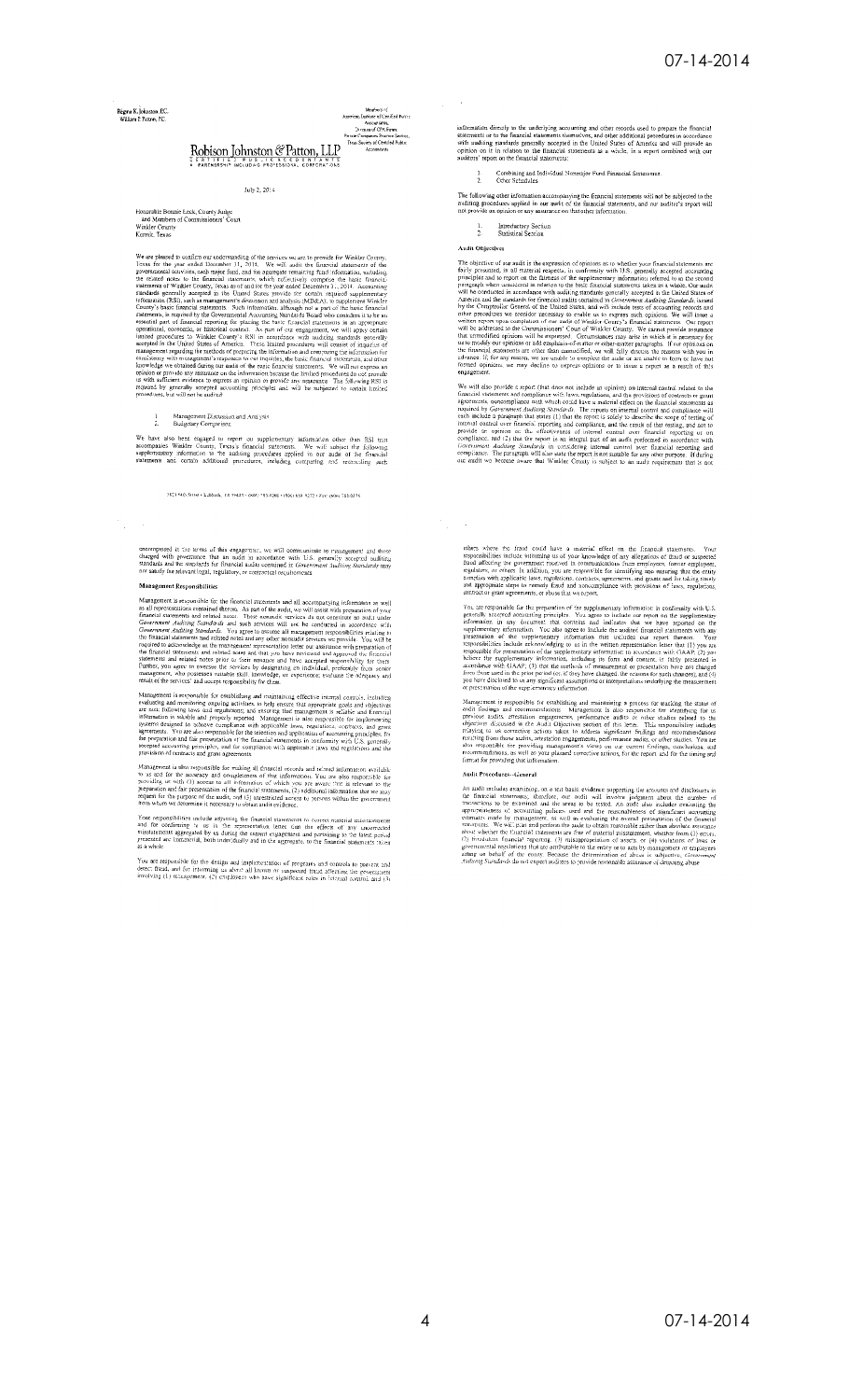Because of the inherent limit<br>lations of an audit, combined with the inherent limitations of internal<br>control, and because we will not perform a detailed coarninotion of all transactions, there is a risk<br>that material mis

Our procedures will include tests of documentary evidence supporting the transactions reconded in<br>the accounts, and may include tests of the physical existence of inventories, and direct confirmation<br>of receivables and en

**Audit Procedures-Internal Controls** 

**Now retrieve the matter and the matter of the critical system and the control control of the state of the critical system control and the capacity control of the financial system is the properties. The state of the profo** 

An audit is not designed to provide assurance on internal control or to identify significant deficiencies for material weaknesses. However, during the audit, we will communicate to management and those charged with govern

#### Audit Procedures-Compliance

As part of obtaining reasonable assurance about whether the framedal statements are free of<br>material misstatement, we will perform tests of Winkler County, Texas's compliance with<br>applicable laws, regulations, contracts, a

We appreciate the opportunity to be of service to Winkler County, Texas and bulieve this ietter least isoten sequented your<br>accurately youngerizes the significant terms of our engagement. If you have any questions, please

Return blusten + Potter LLP

#### **RESPONSE**

 $\frac{1}{2} \frac{1}{2} \frac{1}{2} \frac{1}{2} \frac{1}{2}$ 

This letter correctly sets forth the understanding of Winkler County, Texas.

| Bv: | Bonnie Leck                 |      |  |
|-----|-----------------------------|------|--|
|     | Title: Einkler County Judge |      |  |
|     | Date: July 14, 2014         | $ -$ |  |

procedures will not be to provide an overall compliance and we will not express such an opinion in<br>our report on compliance issued pursuant to *Government Auditing Standards*.

Engagement Administration, Fees, and Other

We understand that your employees will prepare all cash, accounts receivable, or other confirmations we request and will locate any invoices selected by us for testing.

We will provide copies of our reports to Winkler County, Texas; however, management is<br>responsible for distribution of the repurs and the financial statements. Unless restricted by law or<br>regulation, or containing privileg

made available lot public inspection.<br>
The audi documentation for this engagement is the property of Robison, Johnston & Parton, 1.1.<sup>3</sup><br>
The audi documentation and appropriate individuals will be made available laws and

The audit documentation for this engagement will be retained for a minimum of five years after the date the auditor's report is issued or for any additional period requested by approprate state and federal approximation f

From the start parameterization of the start and model of the start of the start of the start of the start start is expected to the start of the present start of the present start of the present start and the experiment an

You have requested that we provide you with a capy of our most recent external peer review report<br>and any subsequent reports received during the contract period. Accordingly our 2011 peer review<br>report accompanies this let



Strendor Office<br>(1990) Highest PC Box 222 Sparses (71) 72329<br>adj 287-7345 - 2 Majo 28 July

**System heviow Repur** 

To Robison Johnsinn & Pattar. [11]<br>and the Peer Review Committee of the Texas Society of CPAL

We have reversing the system is using varied for the accounting and subgraphs of the<br>disconsistence  $\lambda$  and  $\lambda$  and<br> $\lambda$  and  $\lambda$  and  $\lambda$  and<br> $\lambda$  and  $\lambda$  are accounted to a<br>respect to the system of the system of  $\lambda$ 

As required by the standards, engagements selected for review included or payering  $\alpha$  (coveragement Auditing Standards).  $\nu$  conservator, the<br>primary control in the second of the secondity and adding product of Nobison.<br>This scale is a second of the set of the set of the secondity of the<br>primary of the set of the set of the set of the set

- Binir Kined, † G., PC

 $\label{eq:stiff} \begin{split} \langle \sin\theta(t) \rangle &= \pi(t) \ln \left(1 - \left(1/\kappa \right) \mathrm{R} \lambda^2 \mathrm{d}^2 t \right) = \left(1/\kappa \mathrm{R}^2 \mathrm{d}^2 t \right) \end{split}$ 

Certified Pablic Accountant

sipante 1.2011

A motion was made by Commissioner Neal and seconded by Commissioner Wolf to approve optional vehicle registration fees; which motion became an order of the Court upon the following vote: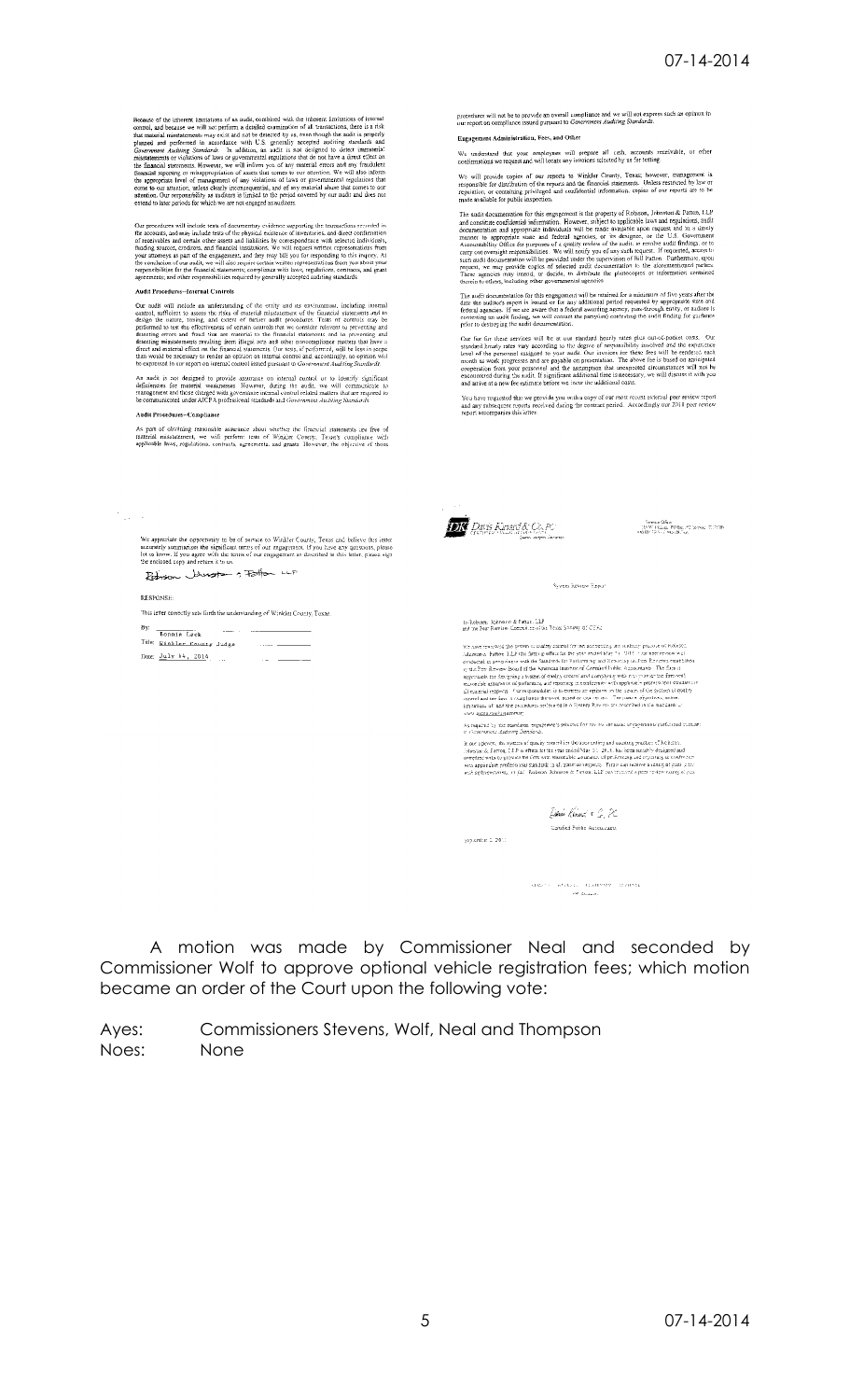

**Imposition of Optional Fees** Calendar Year 2015

INSTRUCTIONS: Complete and return this form (including court orders, if required) to the TxDMV via email, DMV\_OptionalCountyFeeUpdates@TxDMV.gov, or fax (512) 467-5909.

Please submit as soon as possible, but no later than Friday, August 22, 2014.

County Name:  $\boxed{\bigcup inKer}$ SELECT ONLY ONE OPTION BELOW:  $\bigcirc$  OPTION A - No change. This county will charge the same fees in 2015. Submit this form to TxDMV. A copy of the commissioners court order is NOT required.  $-OR \Box$  OPTION B – The commissioners court has approved fee changes for 2015. Enter amounts for each fee, even those that did not change. Enter zero (0) where applicable. Calendar Year 2015 fees to be collected by your county: Road and Bridge Fee: \$ Child Safety Fee:  $\mathbb{S}$ Transportation Project Fee (applicable to Bexar, Cameron, El Paso, Hidalgo and Webb counties only): Total Fees to be collected for 2015: For Option B, submit this form and a photocopy of the commissioners court order.

Thank you, we appreciate your participation!

After reviewing specifications for irrigation system and sod of approximately 6.4 acres for the Kermit Park project, a motion was made by Commissioner Neal and seconded by Commissioner Thompson to authorize the County Auditor to advertise for proposals for an irrigation system and install sod of approximately 6.4 acres for Kermit Park project; said bids to be received until 10:00 o'clock A.M. on Monday, August 11, 2014, with the Commissioners' Court reserving the right to reject any and all bids; which motion became an order of the Court upon the following vote: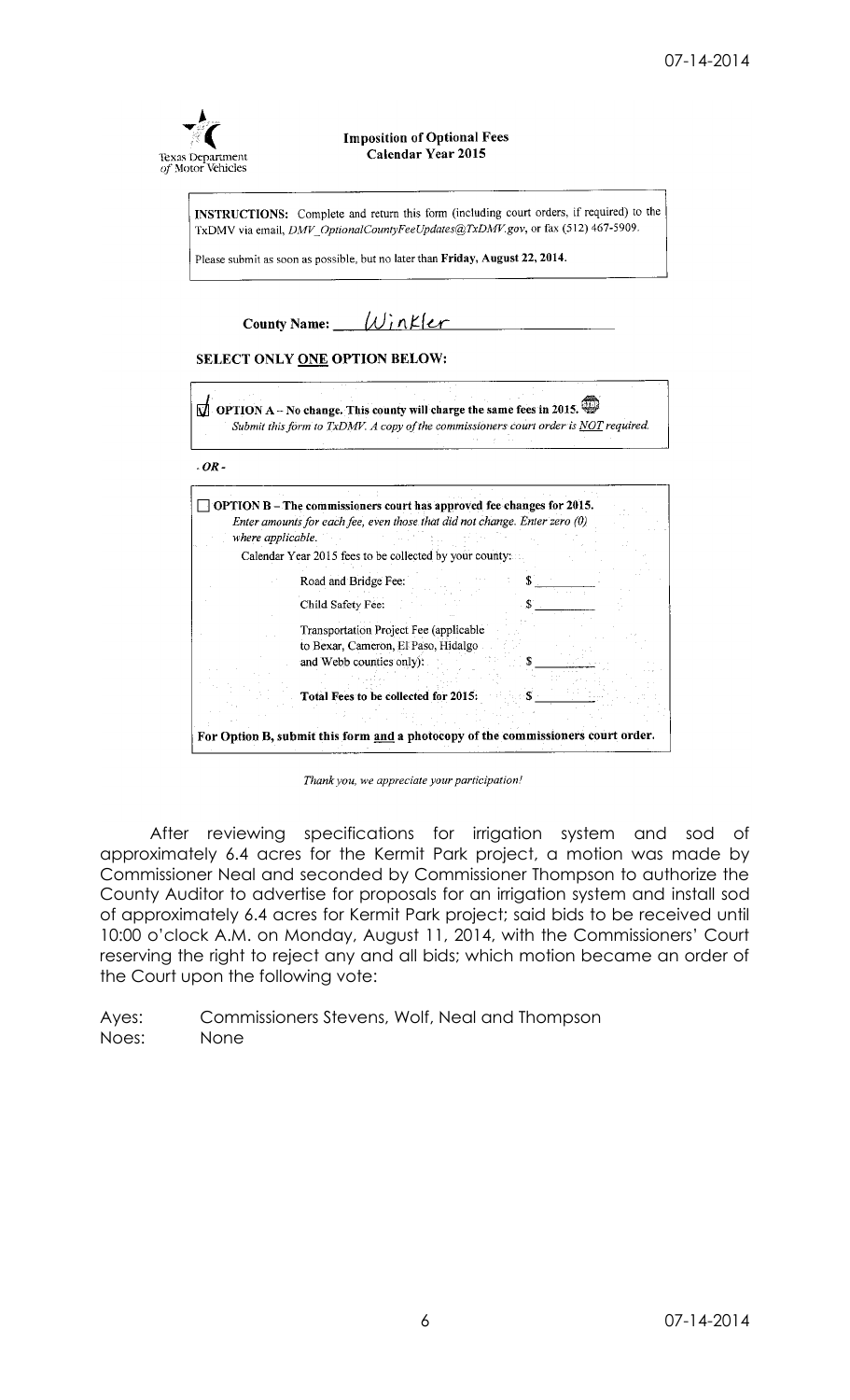# **REQUEST FOR PROPOSALS**

The Winkler County Commissioners' Court will accept sealed proposals for an irrigation system and sod of approximately 6.4 acres for the Kermit Park. Bids will be received until  $10:00$  a.m., August 11, 2014. Specifications may be obtained from the office of County Auditor, 1<sup>st</sup> Floor Courthouse or by writing the County Auditor at P.O. Drawer O, Kermit, Texas 79745. The Commissioners' Court reserves the right to reject any or all bids.

> 7-17-2014 & 7-24-2014 **Winkler County News**

## **WINKLER COUNTY**

## **PARK PROJECT - IRRIGATION & SOD**

#### **REQUIREMENTS**

Winkler County will be accepting proposals for an irrigation system and installation of sod for approximately 6.4 acres at the Kermit Park. Bidder is responsible for survey  $\&$ civil engineer procedures to set proper irrigation for ball fields. Bidders must be able to install both the irrigation and sod.

#### THE FOLLOWING MUST BE INCLUDED IN THE BID SUBMITTED:

Bidder shall furnish a good and sufficient bid bond from a surety company authorized to do business in the State of Texas, or a cashier's check. The amount of the bond or cashier's check shall be five percent (5%) of the total amount of the bid.

#### THE FOLLOWING DOCUMENTATION AND BOND MUST BE PROVIDED WITHIN TEN DAYS OF THE AWARD BID:

The successful bidder must provide proof of general liability insurance (minimum of \$1,000,000), automobile insurance (minimum of \$1,000,000) and workers' compensation insurance (minimum of \$1,000,000). Bidder shall furnish to Winkler County a bond for<br>performance which includes payment for materials and labor. The amount of the bond shall be for the full amount (100%) of the bid.

A motion was made by Commissioner Wolf and seconded by Commissioner Stevens to approve request of Commissioner, Precinct No. 2, to install self-locking gate at Kermit Barn in the approximate amount of \$7,160.00 from Kermit Barn Maintenance budgeted funds; which motion became an order of the Court upon the following vote:

Ayes: Commissioners Stevens, Wolf, Neal and Thompson Noes: None

A motion was made by Commissioner Neal and seconded by Commissioner Thompson to approve request of Senior Citizens Director to hire part-time employee (25 hours per week) for cooking and cleaning duties using funds from existing position which is now vacant; which motion became an order of the Court upon the following vote:

Ayes: Commissioners Stevens, Neal and Thompson Noes: Commissioner Wolf

A motion was made by Commissioner Wolf and seconded by Commissioner Neal to approve request of Professional Prosecutor to purchase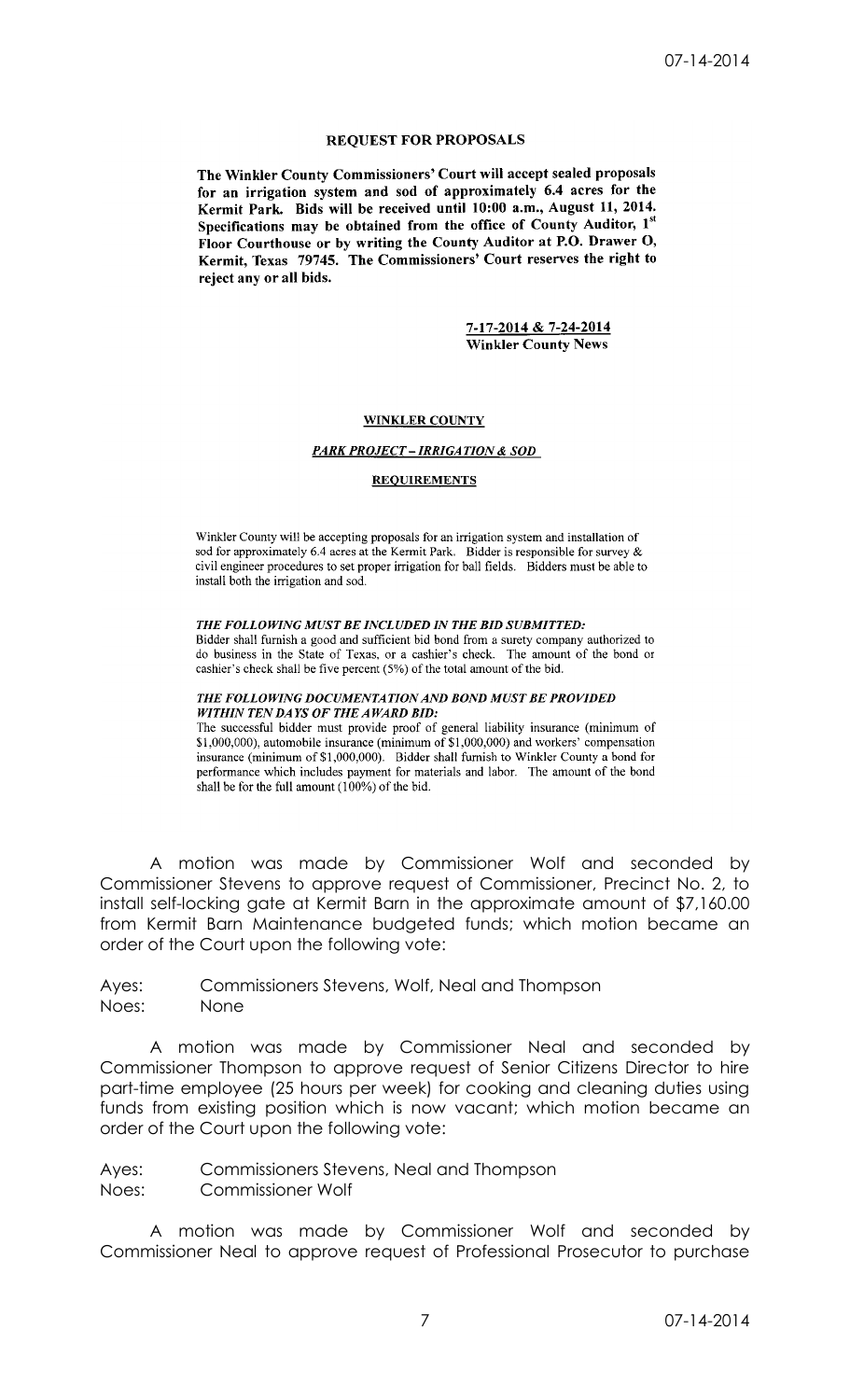the following equipment in the approximate amount of \$7,400.00 from technology grant from the Governor's Office:

- 1. Elmo P100B Visual Presenter in Black \$3,465.00;
- 2. Mayline Group Conference Table 29-1/2" H x 72" W x 36" D \$889.00;
- 3. Six (6) Realspace PRO Quantum 9000 Mesh Mid-Back Chair @ \$339.99 each - \$2,039.94; and
- 4. HP Envy 17-j127c1 17.3" Touch Laptop Computer for Crane County - \$999.00

which motion became an order of the Court upon the following vote:

Ayes: Commissioners Stevens, Wolf, Neal and Thompson

Noes: None





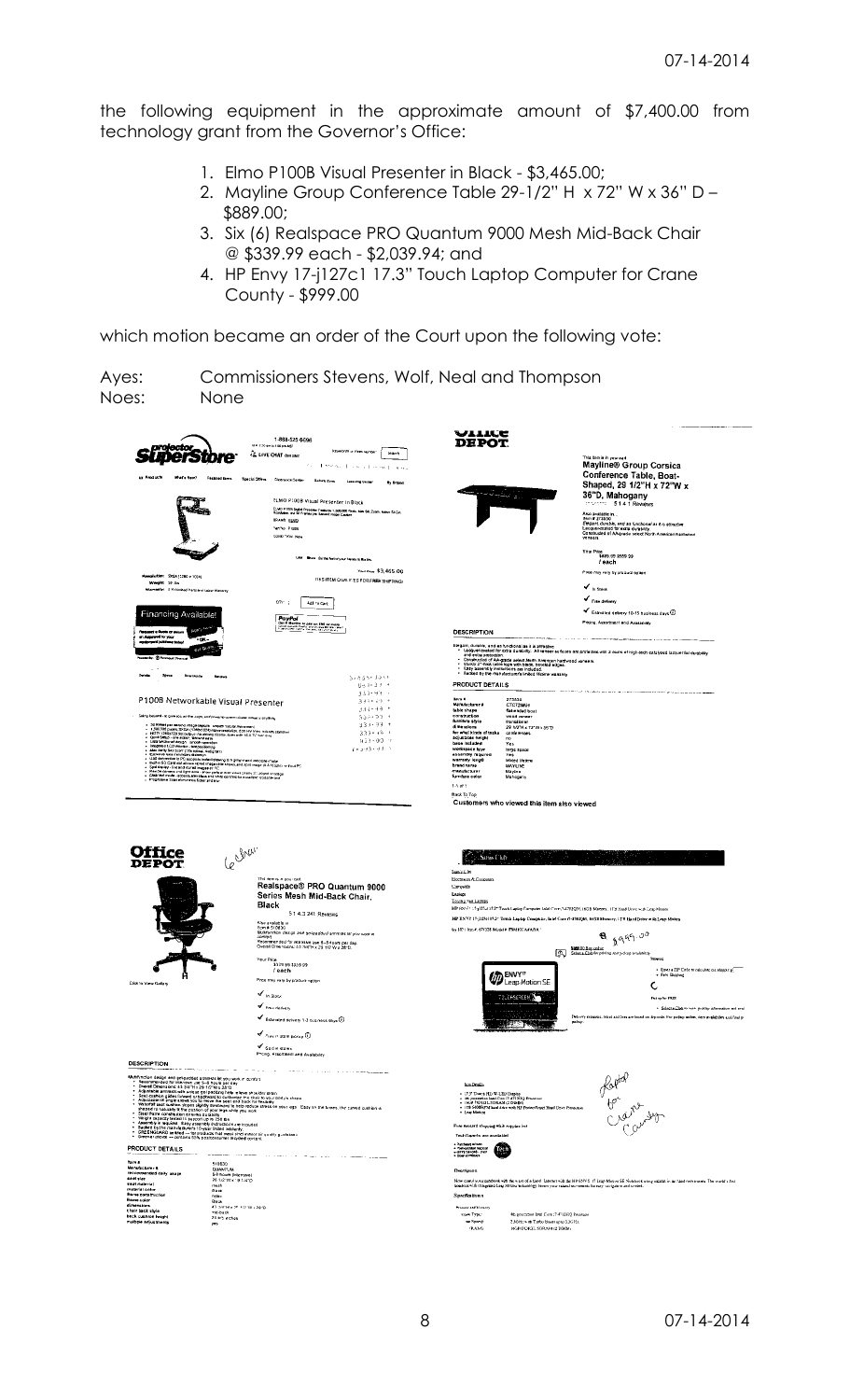A motion was made by Commissioner Stevens and seconded by Commissioner Wolf to approve County credit cards for the following elected officials and employees: Thomas Duckworth, Jr., Eulonda Everest, Dorothy Holguin, Glenda Mixon, Shethelia Reed, Minerva Soltero, Billy Stevens, Sherry Terry, Billy Ray Thompson and Robbie Wolf; which motion became an order of the Court upon the following vote:

Ayes: Commissioners Stevens, Wolf and Thompson Noes: Commissioner Neal

A motion was made by Commissioner Wolf and seconded by Commissioner Stevens to approve Agreement between Winkler County and AirMedCare Network for air transportation of Winkler County residents for the period of one (1) year beginning January 01, 2015 and payment in the amount of \$29,906.00 from budgeted funds; which motion became an order of the Court upon the following vote: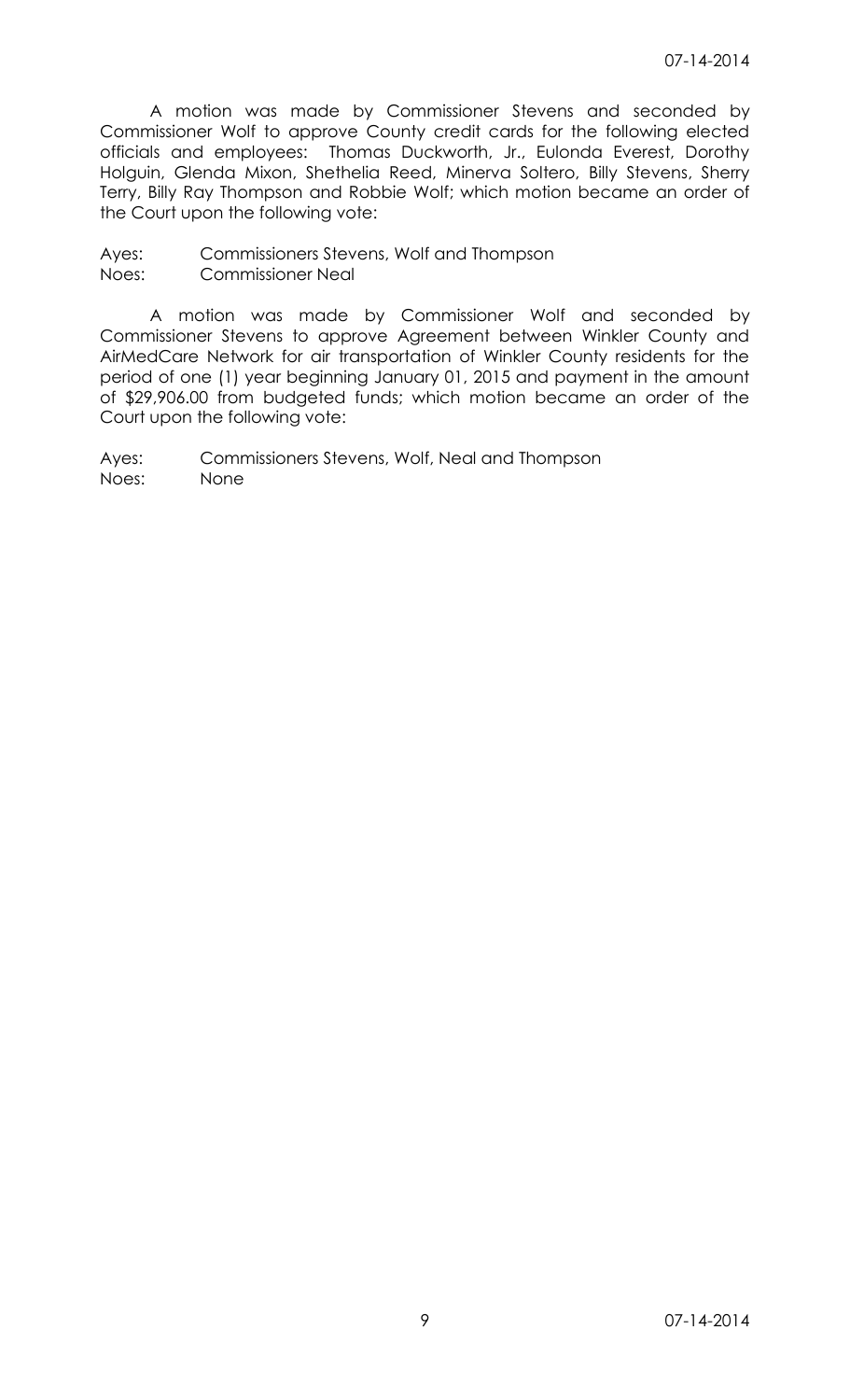|                                                                                                                                                                                                                                                                                                                                                                                                                                                                                                                                                                                                                                                                                                                                                                                                                                                            | - Air <b>Med</b> Care                                                                                                                                                                                                                                                                                                                                                  | ⊸∕ Air <b>Med</b> Care                                                                                                                                                                                                                                                                                                                                                                                                                                                                                                                                                                                                                                                                                                                                                                                                                                                                                                                                                                                                                                                                                                                                                                                                                                                                                                                                                                                                                                                                                                                                                                                                                                                                                                                                                                                                                                                                                                                                                                                                                                                                                                                                                                                       |  |  |  |  |
|------------------------------------------------------------------------------------------------------------------------------------------------------------------------------------------------------------------------------------------------------------------------------------------------------------------------------------------------------------------------------------------------------------------------------------------------------------------------------------------------------------------------------------------------------------------------------------------------------------------------------------------------------------------------------------------------------------------------------------------------------------------------------------------------------------------------------------------------------------|------------------------------------------------------------------------------------------------------------------------------------------------------------------------------------------------------------------------------------------------------------------------------------------------------------------------------------------------------------------------|--------------------------------------------------------------------------------------------------------------------------------------------------------------------------------------------------------------------------------------------------------------------------------------------------------------------------------------------------------------------------------------------------------------------------------------------------------------------------------------------------------------------------------------------------------------------------------------------------------------------------------------------------------------------------------------------------------------------------------------------------------------------------------------------------------------------------------------------------------------------------------------------------------------------------------------------------------------------------------------------------------------------------------------------------------------------------------------------------------------------------------------------------------------------------------------------------------------------------------------------------------------------------------------------------------------------------------------------------------------------------------------------------------------------------------------------------------------------------------------------------------------------------------------------------------------------------------------------------------------------------------------------------------------------------------------------------------------------------------------------------------------------------------------------------------------------------------------------------------------------------------------------------------------------------------------------------------------------------------------------------------------------------------------------------------------------------------------------------------------------------------------------------------------------------------------------------------------|--|--|--|--|
|                                                                                                                                                                                                                                                                                                                                                                                                                                                                                                                                                                                                                                                                                                                                                                                                                                                            | Plan Code: 5767                                                                                                                                                                                                                                                                                                                                                        |                                                                                                                                                                                                                                                                                                                                                                                                                                                                                                                                                                                                                                                                                                                                                                                                                                                                                                                                                                                                                                                                                                                                                                                                                                                                                                                                                                                                                                                                                                                                                                                                                                                                                                                                                                                                                                                                                                                                                                                                                                                                                                                                                                                                              |  |  |  |  |
|                                                                                                                                                                                                                                                                                                                                                                                                                                                                                                                                                                                                                                                                                                                                                                                                                                                            | AirMedCare Network Municipal Site Membership                                                                                                                                                                                                                                                                                                                           | <b>Terms and Conditions</b>                                                                                                                                                                                                                                                                                                                                                                                                                                                                                                                                                                                                                                                                                                                                                                                                                                                                                                                                                                                                                                                                                                                                                                                                                                                                                                                                                                                                                                                                                                                                                                                                                                                                                                                                                                                                                                                                                                                                                                                                                                                                                                                                                                                  |  |  |  |  |
| Organization:<br>Address:<br>Contact:<br>Phone:<br>Email:<br>County:                                                                                                                                                                                                                                                                                                                                                                                                                                                                                                                                                                                                                                                                                                                                                                                       | For Winkler County<br>Winkler County<br>100 East Winkler/PO Rox Drawer Y<br>Kermit, TX 79745<br>Bonnie Leck<br>432-586-6658<br>Fax: 432-586-3223<br>none<br><b>Winkley</b>                                                                                                                                                                                             | AirMedCare Network is an alliance of affiliated air ambulance providers" (each a "Company"). An<br>AirMedCare Network membership automatically enrolls you as a member in each Company's<br>membershio program. Membership ensures the patient will have no out-of-pocket flight expenses.<br>If flown by a Company by providing prepaid protection against a Company's air ambulance costs.<br>that are not covered by a member's insurance or other benefits or third party responsibility,<br>subject to the following terms and conditions.<br>Patient transport will be to the closest appropriate medical facility for medical conditions that are<br>deemed by AMCN Provider attending medical professionals to be life- or limb-Inreatening, or that could<br>lead to permanent disability, and which require entergency air ambulance fransport. A patient's medical<br>condition, not membership status, well dictate whether or not air transportation is appropriate and                                                                                                                                                                                                                                                                                                                                                                                                                                                                                                                                                                                                                                                                                                                                                                                                                                                                                                                                                                                                                                                                                                                                                                                                                         |  |  |  |  |
|                                                                                                                                                                                                                                                                                                                                                                                                                                                                                                                                                                                                                                                                                                                                                                                                                                                            | Membership Sales Manager/ Base: Wesley Sholtz/MT 230                                                                                                                                                                                                                                                                                                                   | required. Under all circumstances, an AMCN Provider retains the sole right and responsibility to<br>ceternine whether or not a patent is flown.                                                                                                                                                                                                                                                                                                                                                                                                                                                                                                                                                                                                                                                                                                                                                                                                                                                                                                                                                                                                                                                                                                                                                                                                                                                                                                                                                                                                                                                                                                                                                                                                                                                                                                                                                                                                                                                                                                                                                                                                                                                              |  |  |  |  |
| Covered Individuals and Transports:<br>Any individual whom resides within the boundaries of Winkler County when transported for<br>medical necessity by Med-Trans, Inc. (or any AirMedCare Network Provider) will be covered under<br>the standard terms and conditions for an AirMedCare Network membership (attached), except:<br>Transport must be:<br>o From a pickup location in Winkler County, TX;<br>o Or from the adjacent counties of, Loving, Andrews, Ector, Ward counties in Texas or<br>Lea county in New Mexico.<br>If the covered person transported is uninsured at the time of transport, Med-Trans, Inc. will<br>bill the covered person at the "Medicare Allowable Rate" for the transport.<br>Fees:<br>Winkler County will pay to AirMedCare Network a total of \$79,906.00 annual.<br><b>Upgrade Senefit to Covered Individuals:</b> |                                                                                                                                                                                                                                                                                                                                                                        | AMCN Provider air ambulance services may not be available when requested due to factors beyond its<br>$\overline{2}$<br>control, such as use of the appropriate aircrait by another patient or other pircumstances governed by<br>operational requirements or restrictions including, but not limited to, equipment manufacturer invitations<br>governmental regulations, thainterlande requirements, patient condition, age or size, or weather<br>conditions. EAA restrictions prohibit most AMCN Provider aircraft from fying in inclement weather<br>conditions. The primary determinant of whether to accept a fight is always the safety of the patient and<br>medical fight crews. Emergent ground amoulance transport of a member by an AMCN Provider will be<br>covered under the same terms and concitions<br>Mompers who have insurance or other benefits, or third party responsibility claims, that cover the cost<br>2.<br>of ambulance services are financially liable for the cost of AMCN Provider services up to the limit of any<br>such available coverage. In return for payment of the membership fee, the AMCN Provider wall consider<br>its air ambutance costs that are not covered by any insurance, benefits or third party responsibility<br>available to the member to have been fully prepaid. The AMCN Provider reserves the right to bill directly<br>any appropriate insurance, panefits provider or third party for services rendered, and members<br>authorize their insurers, benefits providers and responsible third parties to pay any covered amounts<br>directly to the AMCK Provider. Members agree to remit to the AMCN Provider any payment received<br>from insurance or benefit providers or any third party for air modical services provided by the AMCN<br>Provider, not in exceed regular charges. Neither the Company nor A rMedCare Network is an insurance<br>company. Membership is not an insurance policy and cannot be considered as a secondary insurance<br>coverage or a supplement to any insurance coverage. Neither the Company nor AirMedCare<br>Network will be responsible for payment for services provided by another ambulance service. |  |  |  |  |
|                                                                                                                                                                                                                                                                                                                                                                                                                                                                                                                                                                                                                                                                                                                                                                                                                                                            | Any individual who resides within the boundaries of Winkler County may elect to obtain a full<br>household membership (which waives T&C exemptions listed above and included coverage outside<br>the herein fisted service area) for an additional \$35/year.                                                                                                          | Membership starts 15 days after the Company receives a complete application with full payment;<br>however, the waiting period will be waived for unforeseen events occurring during such time. Members<br>must be natural persons. Memberships are non-refuncable and non-transferable.<br>Some state laws prohibit Medicard beneficianes from being offered membership or being accepted into<br>$\overline{5}$                                                                                                                                                                                                                                                                                                                                                                                                                                                                                                                                                                                                                                                                                                                                                                                                                                                                                                                                                                                                                                                                                                                                                                                                                                                                                                                                                                                                                                                                                                                                                                                                                                                                                                                                                                                             |  |  |  |  |
| Duration:                                                                                                                                                                                                                                                                                                                                                                                                                                                                                                                                                                                                                                                                                                                                                                                                                                                  |                                                                                                                                                                                                                                                                                                                                                                        | membership programs. By applying, members certify to the Company that they are not Medicald<br>beneficaries                                                                                                                                                                                                                                                                                                                                                                                                                                                                                                                                                                                                                                                                                                                                                                                                                                                                                                                                                                                                                                                                                                                                                                                                                                                                                                                                                                                                                                                                                                                                                                                                                                                                                                                                                                                                                                                                                                                                                                                                                                                                                                  |  |  |  |  |
|                                                                                                                                                                                                                                                                                                                                                                                                                                                                                                                                                                                                                                                                                                                                                                                                                                                            | This agreement will be effective upon AirMedCare Network's receipt of (a) this agreement signed by<br>the participating Organization AND (h) payment for the amount as provided above. This agreement<br>will be effective for one (1) year, and will be evaluated by both parties for renewal at least thirty (30)<br>days prior to the end of the one (1) year term. | 6<br>These terms and conditions supersede all pravious terms and conditions between a member and the<br>Company or AirMedCare Network, including any other wittings, or vertial representations, relating to the<br>torns and concitions of membership<br>"A - Evac EMS, Inc. / EageMed L. C./ Med-Trans Curporation / REACH Air Madical Services, LLC -<br>These terms and conditions apply to all AirMedCare Network participating provider membership<br>programs regardless of which participating provider transports you.                                                                                                                                                                                                                                                                                                                                                                                                                                                                                                                                                                                                                                                                                                                                                                                                                                                                                                                                                                                                                                                                                                                                                                                                                                                                                                                                                                                                                                                                                                                                                                                                                                                                              |  |  |  |  |
|                                                                                                                                                                                                                                                                                                                                                                                                                                                                                                                                                                                                                                                                                                                                                                                                                                                            | Tage 1 of 2<br><b>A CHANGE REACH</b>                                                                                                                                                                                                                                                                                                                                   | Page 2 of 3<br><b>A CHANGE REACH</b> BOSTON                                                                                                                                                                                                                                                                                                                                                                                                                                                                                                                                                                                                                                                                                                                                                                                                                                                                                                                                                                                                                                                                                                                                                                                                                                                                                                                                                                                                                                                                                                                                                                                                                                                                                                                                                                                                                                                                                                                                                                                                                                                                                                                                                                  |  |  |  |  |
|                                                                                                                                                                                                                                                                                                                                                                                                                                                                                                                                                                                                                                                                                                                                                                                                                                                            | Air <b>Med</b> Care                                                                                                                                                                                                                                                                                                                                                    |                                                                                                                                                                                                                                                                                                                                                                                                                                                                                                                                                                                                                                                                                                                                                                                                                                                                                                                                                                                                                                                                                                                                                                                                                                                                                                                                                                                                                                                                                                                                                                                                                                                                                                                                                                                                                                                                                                                                                                                                                                                                                                                                                                                                              |  |  |  |  |
| Agreed to by                                                                                                                                                                                                                                                                                                                                                                                                                                                                                                                                                                                                                                                                                                                                                                                                                                               |                                                                                                                                                                                                                                                                                                                                                                        |                                                                                                                                                                                                                                                                                                                                                                                                                                                                                                                                                                                                                                                                                                                                                                                                                                                                                                                                                                                                                                                                                                                                                                                                                                                                                                                                                                                                                                                                                                                                                                                                                                                                                                                                                                                                                                                                                                                                                                                                                                                                                                                                                                                                              |  |  |  |  |
| Signature                                                                                                                                                                                                                                                                                                                                                                                                                                                                                                                                                                                                                                                                                                                                                                                                                                                  | Signature                                                                                                                                                                                                                                                                                                                                                              |                                                                                                                                                                                                                                                                                                                                                                                                                                                                                                                                                                                                                                                                                                                                                                                                                                                                                                                                                                                                                                                                                                                                                                                                                                                                                                                                                                                                                                                                                                                                                                                                                                                                                                                                                                                                                                                                                                                                                                                                                                                                                                                                                                                                              |  |  |  |  |
| Bonnie Leck<br><b>Printed Name</b>                                                                                                                                                                                                                                                                                                                                                                                                                                                                                                                                                                                                                                                                                                                                                                                                                         | Keith Hovey<br><b>Printed Name</b>                                                                                                                                                                                                                                                                                                                                     |                                                                                                                                                                                                                                                                                                                                                                                                                                                                                                                                                                                                                                                                                                                                                                                                                                                                                                                                                                                                                                                                                                                                                                                                                                                                                                                                                                                                                                                                                                                                                                                                                                                                                                                                                                                                                                                                                                                                                                                                                                                                                                                                                                                                              |  |  |  |  |
| Winkler County Judge<br>Title                                                                                                                                                                                                                                                                                                                                                                                                                                                                                                                                                                                                                                                                                                                                                                                                                              | <b>Vice President</b><br>Title                                                                                                                                                                                                                                                                                                                                         |                                                                                                                                                                                                                                                                                                                                                                                                                                                                                                                                                                                                                                                                                                                                                                                                                                                                                                                                                                                                                                                                                                                                                                                                                                                                                                                                                                                                                                                                                                                                                                                                                                                                                                                                                                                                                                                                                                                                                                                                                                                                                                                                                                                                              |  |  |  |  |
| Winkler County, Texas.<br>Organization Name                                                                                                                                                                                                                                                                                                                                                                                                                                                                                                                                                                                                                                                                                                                                                                                                                | Membership<br>Division                                                                                                                                                                                                                                                                                                                                                 |                                                                                                                                                                                                                                                                                                                                                                                                                                                                                                                                                                                                                                                                                                                                                                                                                                                                                                                                                                                                                                                                                                                                                                                                                                                                                                                                                                                                                                                                                                                                                                                                                                                                                                                                                                                                                                                                                                                                                                                                                                                                                                                                                                                                              |  |  |  |  |
| July 14, 2014.                                                                                                                                                                                                                                                                                                                                                                                                                                                                                                                                                                                                                                                                                                                                                                                                                                             | Date                                                                                                                                                                                                                                                                                                                                                                   |                                                                                                                                                                                                                                                                                                                                                                                                                                                                                                                                                                                                                                                                                                                                                                                                                                                                                                                                                                                                                                                                                                                                                                                                                                                                                                                                                                                                                                                                                                                                                                                                                                                                                                                                                                                                                                                                                                                                                                                                                                                                                                                                                                                                              |  |  |  |  |
|                                                                                                                                                                                                                                                                                                                                                                                                                                                                                                                                                                                                                                                                                                                                                                                                                                                            |                                                                                                                                                                                                                                                                                                                                                                        |                                                                                                                                                                                                                                                                                                                                                                                                                                                                                                                                                                                                                                                                                                                                                                                                                                                                                                                                                                                                                                                                                                                                                                                                                                                                                                                                                                                                                                                                                                                                                                                                                                                                                                                                                                                                                                                                                                                                                                                                                                                                                                                                                                                                              |  |  |  |  |
|                                                                                                                                                                                                                                                                                                                                                                                                                                                                                                                                                                                                                                                                                                                                                                                                                                                            |                                                                                                                                                                                                                                                                                                                                                                        |                                                                                                                                                                                                                                                                                                                                                                                                                                                                                                                                                                                                                                                                                                                                                                                                                                                                                                                                                                                                                                                                                                                                                                                                                                                                                                                                                                                                                                                                                                                                                                                                                                                                                                                                                                                                                                                                                                                                                                                                                                                                                                                                                                                                              |  |  |  |  |

 $\triangle$   $\triangle$  REACH  $\Rightarrow$ Page 3 of 3 Initial<sub>iz</sub>

A motion was made by Commissioner Wolf and seconded by Commissioner Stevens to approve Contract between Winkler County and DISH Network LLC for service at Winkler County Emergency Medical Service station for the term of two (2) years; which motion became an order of the Court upon the following vote: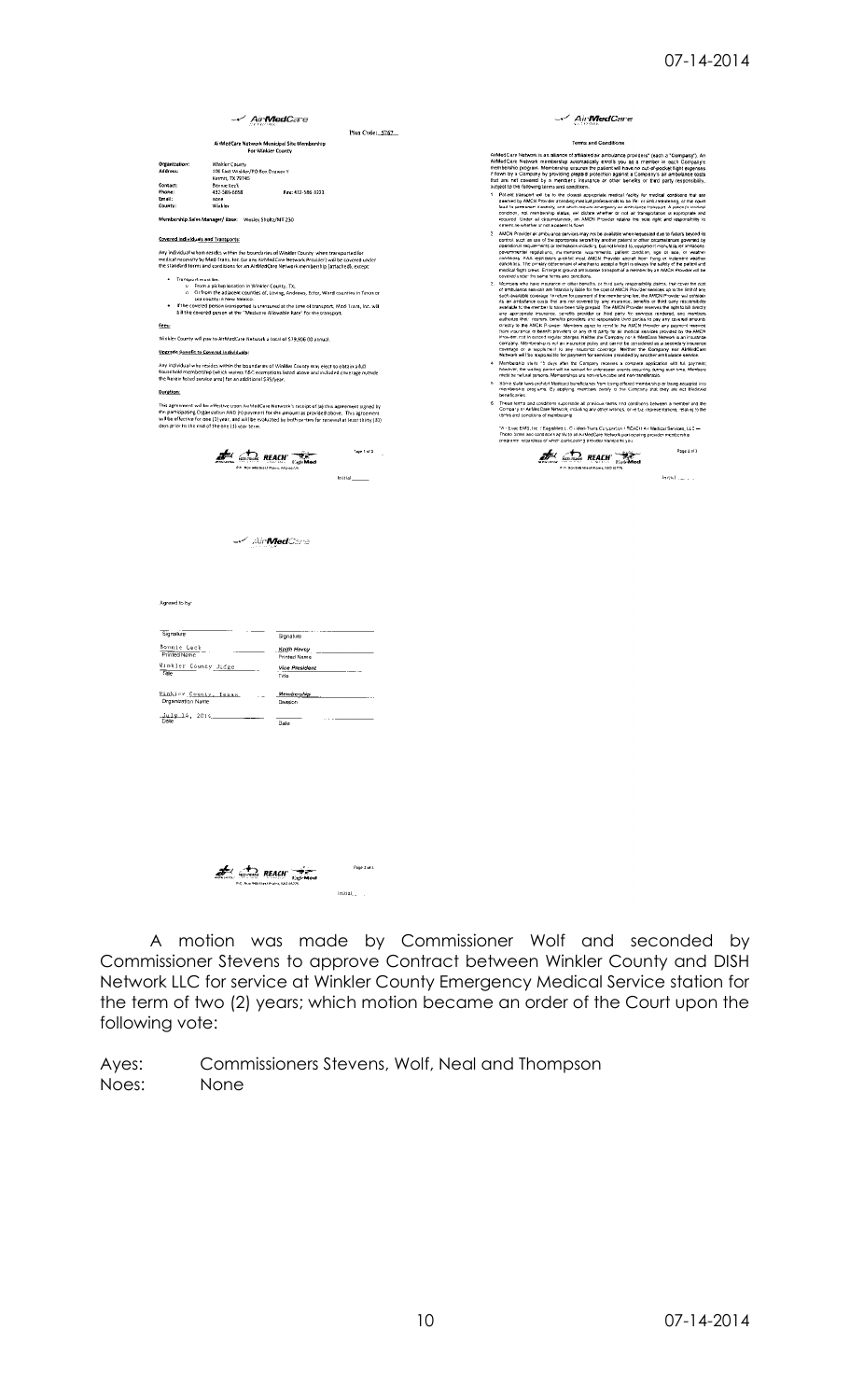#### **Commercial Customer Agreement**

## Thank you for choosing DISH Network<sup>4</sup>

DISH Network is happy to answer any questions you may have and to provide you with technical and other customer<br>support. You may contact us 24 hours a day, my day of the year. Phone: 1-800-454-0843

commercialfeedback@dish.com **E-mails** 

- DISH Network L.L.C.<br>Atta: Commercial Customer Service Center<br>5701 South Santa Fe Drive<br>Littleton, CO 80120 Mail:
	- -

http://commercial.dish.com

For purposes of this Centribrical Customer Agreement (the "Agreement") and any customer agreement(s) applicable to the which you are receiving services and/or equipment from DISH Network (each, a "Promotion") wide which y

#### "<br>"DISH" is a registered trademark of DISH Network L.L.C."

"DISH" is argueded trademic of DISH Meroch L.L.C.<br>THE AGENEEMENT , SETS FORTH THE AGENERATIONS (WELFACED IN THE MONDITION (THE RESPONSE TO YOU THE MORE MAND COUNTINUE TO THE SERVICES AND EQUIDMENT TO YOU THE AGENERATIONS (

#### **I. THE DISH SERVICE**

A. Services Defined, "Servises" shall mean all viden, audio, duta, interactive and other programming services and<br>all other services that are currently available from DISH (whether subscription, pay-per-araw or otherwise)

"The Minimum Programming Levels. If your applicable constant appearing specifies required minimum<br>programming you must values the brand of the proposition of the minimum<br>programming you must values in the specific originat

#### 2. BILLING POLICIES; PAYMENTS FOR SERVICES; FEES

When you reconstructed in the base of the base of the state of the state of the state of the particles. The particles of the particles of the particles of the particles of the state of the state of the state of the state o

C. Alterations to Payment Terms. If you puid for a nuiti-morth subscription to any Services and your account is<br>I due for any amount, we may convert your multi-month subscription to a monthly subscription, and we may first

D. Researchiz Note Sections. If you do not pay your bidding the due after exposition and methods of the section of the present of the section of the section of the section of the section of the section of the section of t

E. Alternate These<br>Scale theory is a collection spenty to collect the money you over us on<br>the state and the maximum spenty in a collection spenty in order to the<br>state and the state of the state of the state of the state

F <u>Billing Agent Payments</u> Different or other payment and billing tenns, conditions, options and fees may apply<br>when billing is provided through a third-porty billing agent, including without fincturion, a local telephone

C. Etogramming Availability, Cernain Services, including without limitation, some subscription Services, sporting<br>creates and broadcass network Services, may be blacked out in your viewing sees, if you ditcomment any of t

D. Changing Your Programming Selection. Unless otherwise specified in this Agreement or any applicable<br>Promotion Agreement(s), you may change your programming selection at any time by notifying us. A Programming<br>Change Pee

E. <u>Multi-Month</u> Su<u>bscriptio</u>ns. For multi-month subscriptions, you may downgtade your Services only when you<br>ew. You may not down*gra*de your Services during the term of a multi-munth subscription.

F. Ordering Pay-Per-View. You may use your remote control and on-streen program geide to order pay-per-view Services through your View Distribution if your DISH receiver is connected to a fand-hased telephone line and/or

(3) According the Infernal Through Your Resigns. Some of our retrivers can be used to access we<br>felts and the Infernal Through Your Resigns: Some of our retrivers can be used to access we<br>follow and the Infernal Nelidez (

The control of the control of the control of the control of the control of the control of the control of the control of the control of the control of the control of the control of the control of the control of the control

1. Strainas Vigning Limitations. Services may not be rebroadean, immediated, recorded or performed, not may admitted to include the internal of the strained for internal of the strained for the strained of the strained of

The constraints of the constraints of the constraints of the constraints and the constraints of the constraints of the constraints of the constraints of the constraints of the constraints of the constraints of the constrai

K. **Promotional Offers and Isans.** If a third party, such as an independent DISH retailer, integrator or private cable<br>operative, offered you a promotional offer or item in cozzection with your subscription to the Service  $\overline{2}$ 

G. <u>Early Tstmination</u> Feed. Depending no your specific Promotion Agreement, you may incur fees for discometeing<br>your service belies the explasion of a commitment period of downgrading your programming below any applicable 3. CANCELLATION OF SERVICE

A. Continuation of Services Your subscription to Services will assomatedly renew until you cancel your Services<br>or we otherwise discoment your Services, in each case as provided herein or in any applicable Promotion Agreem

0. Canochlation Policies. You may cared your Services for any reason w any time by notifying us at the return and improvement of the action of the primary control of the primary control of the primary control of the contro

**Spheres system of Secretary centric material frames services** tax permission or canceled the constrained proportion of the Chinese Constraints (Secretary and Secretary and Secretary and Secretary and Secretary and Secret

1). Ho Credity, 14 your Services are cancelled or disconnected for any reason, you all must pay all outstanding behaves according to the matter of the control of the services concerns and the services concelled by the ani

## 4. EQUIPMENT

A. Equations: In order to receive Services you must purchase or least certain reception equipment consisting<br>primarily of a DISH compatible satellite receiver(s) and applicable Smart Card(s), remote control(s), vatellite a

3. Additional Langua and Receivers, We are a chosen to take you to the medicinal receivers on you account. It saids the control of the subsection of the subsection of the subsection of the subsection of the subsection of

C. Smart Cards. Receiver(s) are equipped with a conditional accress eard ("Smart Card") inserted into a slo<br>enferwise installed in such receiver. Nur all receivers with a Smart Card stor require a Smart Card for present<br>au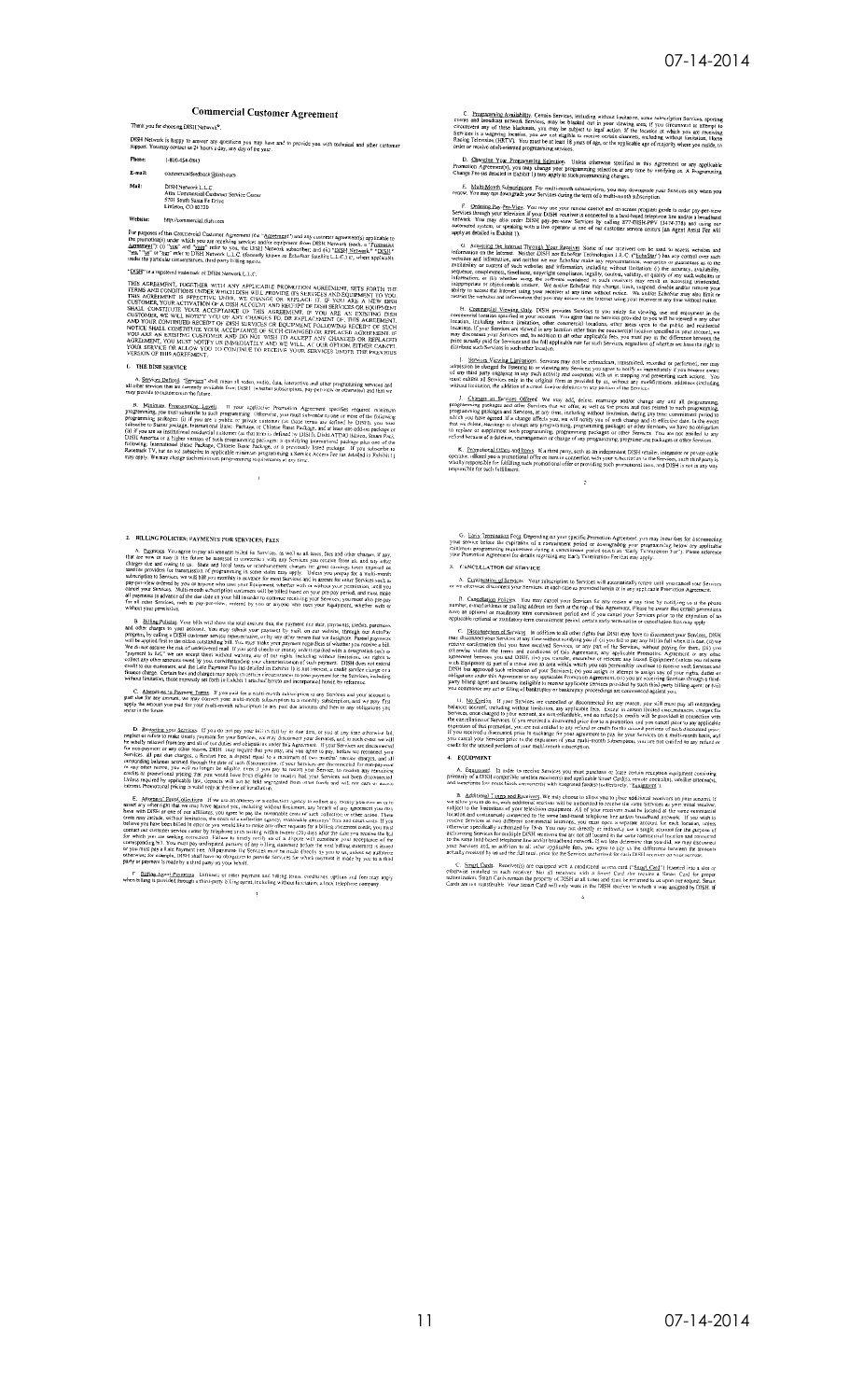you sepert to our custopart service center that your Smart Card has been lost, damaged, defective or stulen, we will<br>replace it, unless there is evidence of unauthorized fortpecing or modification, and a Smart Card Replace

D. DYR DISH Network's digital video technology of which were to commute below that per particular the second propriation of the program below. The CORE of the CORE of the CORE of the CORE of the CORE of the CORE of the COR

E. **Elephone/Broathand Connection**. To optimize the operation of your Equipment, you must connected the SSH receiver on your account to the same land-based telephone line and/or a broadband network connected to the same l oftunesser<br>ork. Failure<br>erruption or

F. **Receiver Alternions.** DISH may, through periodic downloads, alter the dochward in Example functionship<br>in your DISH receivers, provided ask and constraint to DVR products; since the dochware. Encuring and/or distribut

G. Progridstary Companents and Software. DISH receivers and Smart Cardo countin components and software that is been controlled to the controlled the controlled of the controlled of the controlled of the controlled or the

legal acids.<br>
He al. Software License. You are tienned to use the sectivize provided in you: DISH receivers), as updated by DISH.<br>
HE software suble us suppliers from time to time, solely in eventable code from, solely in

Siolen Edulments. If any of your Equation is staten or otherwise recoved from your premises without your<br>feating, you must instity our customer service center by releptons or in writing istimation(y, but in any event not<br>h **5. LEASED EQUIPMENT** 

A. Least Terms. We may choose to lease certain Equipment to subserious. Unless otherwise specified in an applicable Promotion Agreement(s), such Equipment (including vention limitation, the LNEFs, but not the sutellite ap

D. <u>NO WARKANDES</u> – EXCEPT AS EXPRESSLY PROVIDED TO THE CONTRARY BY APPLICABLE STAW, NEITHER WE NOR CONTRARY BITLENG ARE NOT OUR OR TITHE AFTER LAW, NEITHER WE NORTHER APPLICATION OF DRIVER SERVICES OF A STATE AFTER A STAT

**SECURE AND A CONSERVABLE LICENSES AND LICENSES EXPRESSIVE DISCLAIMED AND EXCLUDED TO THE ENERGY AND A CONSERVABLE LICENSES AND LICENSES AND LICENSES OF A THE SOCKLAMING OR OTHER SERVICES FOR MUSIC PRODUCTS TO THE RESPONSI** 

F. CONTENT RESTRICTIONS TIT IS YOUR RESPONSIBILITY TO IMPOSE ANY PROGRAMMING. INTURNAL TOR UTHER CONTENT RESTRICTIONS ON YOURSELE, YOUR EMPLOYEES/CONTRACTORS, OUR CUSTOMERS OR OTHERS, AS YOU. DEEN APPROPRIATE, NON- OF DEN

G DAMAGES <u>LIMITATION</u> INTITURE WE NOR OUR THIRD-PARTY BILLING AGENTS, NOR ANY GENERAL TO URE A FIFILIATES, SHALL HAVE ANY SPECIAL, INDIRECT, INCIDENTAL OR CONSEQUENTAL OR ANY SPECIAL, INDIRECT, INCIDENTAL OR CONSEQUENTIAL

 $\bf 8 - EEGAL \hbox{COMPLIANCE}; \hbox{PIRACY AND INFINGEMENT}; \hbox{THADEMARKS}; \hbox{PUBLIC RIGHTS OF WAY}$ A. Brazy. Receiving any punion of the Newton without gaying for them and/or any direct or indirect act or<br>mytodiant to engancie washi that was mademized interception or reception of any pockum of the Services is a velation

Imprisonment and civil during a weards of up to  $S(16,000)$  per violation,<br> **B** Indiangement Section 1983/14 (This 4.3 of United System Consideration is considered to receive energy because the line of the state of requir

C. DISH Indicators. You may not use any of our tradematics, service marks, symbols, logos or other indicators of<br>DISH without our prior expeasiventer, curriert, and the tradematics.

D. Public Rights of Way. You may not, at any time and under any circumstance, cross any public right of way,<br>including without limitation, roads and utility easements, with the Services or the Equipment.

remove or require the return of such Equipment. No leased Equipment good to you by DISH shall be deemed fictures to pose that the deemed process over the system of the system of the system of control of the system of cont

When we use use provided in the your responsibility to return all leased Equipment wishin thiny (30) days and the distance of pair services. You must citi 80-454-0843 to receive a return additional condition of disconnect

Defects and Damages. You must notify us immediately of any defect in, damage to, or accident involving your<br>Equipment. All maintensate and repair of such Equipment must be parlumed by us or our designet(s). DISH may<br>you fo

6. TRANSFER OF ACCOUNT, SERVICES OR EQUIPMENT<br>DISTING SPECIES OF ACCOUNT, SERVICES OR EQUIPMENT<br>POINT may sell, assign or unsider your sections to a third party without notifying you. Vor may not assign or<br>Point Services w

7. LIMITATION OF OUR LIABILITY

A DIERRUPIONS AND DELAYS WITHER WE NOR OUR TIIRD-PARTY BILING AGENTS, NOR ANY OF OUR OUR THERE WE WANT OF COLOR ANY INTERRUPION IN ANY SERVICE OR FOR ANY OF UNITS AND DELAY OR THE RELIABLE FOR ANY INTERRUPTION. BUCKING WIT

B. <u>ALTERATIONS TO POURMUNT</u>. MONE OF DISLI, ECHOSTAR OR OUR THED-PARTY BILLING<br>AGENNES, OR ANY OF OUR OR JIERE AUTHLATES, WILL BE LIARLE FOR ANY ALTERATION TO ANY<br>EQUIPMENT, INCLUDING WITHOUT LIMITATION, REMOVING OR DISAB

C. (<u>USS OF RECORDED MATERIAL</u>, NEITHER WE NOR OUR THIRD-PARTY BULUNG AGENTS) ANY OF CUR QUE RESULTING TROUBLES WELL THE REPORTED TROUBLING TROUBLING TROUBLING TROUBLING TROUBLING TROUBLING TROUBLING TROUBLING TROUBLING T

#### 9. GENERAL

A. Butlies Any notice requires for permitted to be even by to under this Agreement may be provided via the mail, the same of the set of the set of the set of the set of the set of the set of the set of the set of the set A. Notice. Any not<br>your bill, as a bill inser<br>this Agreen

B. **Phonical Address/Chaine of Addets:** When setting up your DISH account, you must provide us with the physical address address and your Section 2013. The requirement will be located and your complete the control of the

C. O<u>talina Account Information</u>. If you have an online account with us, you are responsible for mainstraing the main state of the mainst exponent in the state of the main state and the party party of the main state and t

Starts.<br>
The United-Party Billing Agents. We rang enter into relationships with this paris we provede tailing and when a<br>
considerable in which cases the structure and conditions is Agentes to such a matter and the struct

 $E = \frac{\text{Credit}, \text{Chackic}}{\text{Nord}, \text{Cov}}$  You authorize DISH to investigate your financial responsibility and are<br>without limitation, acquiring credit reports and histories, and to report any payment defeals to credit region<br>Under

F. Applicable Law, Unites exposedy stand otherwise in a separate weitern agreement between you and DISH, the Agreement, including the interval including the including technology and environment, the analysis and the set o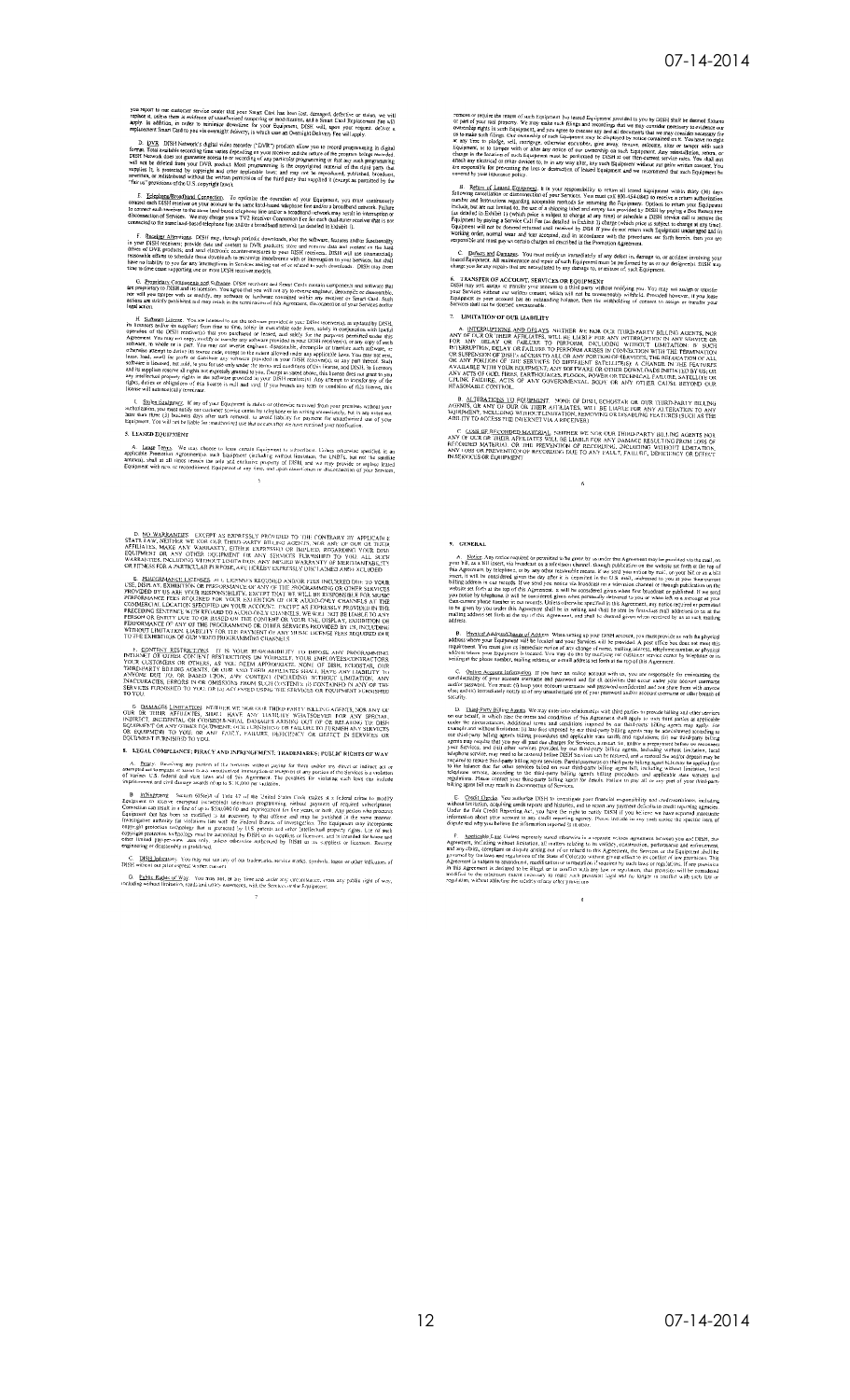|                                             |               | the succion to say amounts oue for your betwices and any other amounts due under this Agreement or any applicable<br>Promotion Agreement, you agree to pay the fees listed below ("Eccs") if and when applicable. DISH may change these<br>Fees, increase or decrease these Fees, or impose additional Fees at any time upon notice to you. Discounts on certain fees |
|---------------------------------------------|---------------|-----------------------------------------------------------------------------------------------------------------------------------------------------------------------------------------------------------------------------------------------------------------------------------------------------------------------------------------------------------------------|
|                                             |               | may be available from time to time if you subscribe to certain programming packages and/or use certain Equipment.                                                                                                                                                                                                                                                     |
|                                             |               | Additional fees may apply for non-standard installations or if you upgrade your Equipment after installation. You may                                                                                                                                                                                                                                                 |
|                                             |               |                                                                                                                                                                                                                                                                                                                                                                       |
| DISH Equipment and/or DISH Services.        |               | call 800-454-0843 to request an itemization of any cost that you will incur in order to purchase and/or lease or receive                                                                                                                                                                                                                                              |
| Type of Fec                                 | <b>Amount</b> | Description of When Fee Applies                                                                                                                                                                                                                                                                                                                                       |
|                                             |               | Monthly Fees                                                                                                                                                                                                                                                                                                                                                          |
| Additional Receiver Fee                     | \$7.00        | You have more than one (1) receiver on your account. Per additional                                                                                                                                                                                                                                                                                                   |
|                                             |               | high definition (HD) receiver,                                                                                                                                                                                                                                                                                                                                        |
| (*In determining the Additional             | 510.00        | You have more than one (1) receiver on your account. Per additional                                                                                                                                                                                                                                                                                                   |
| Receiver Fee amount, the receiver           |               | DVR receiver.                                                                                                                                                                                                                                                                                                                                                         |
| with the highest associated fee             | \$14.00       | You have more than one (1) receiver on your account. Per additional                                                                                                                                                                                                                                                                                                   |
| shall be deemed activated prior to          |               | Duo receiver.                                                                                                                                                                                                                                                                                                                                                         |
| all other seceivers on<br>your<br>account.1 | \$17.00       | You have more than one (1) receiver on your account. Per additional                                                                                                                                                                                                                                                                                                   |
|                                             |               | DuoDVR or Slingl.oaded receiver.                                                                                                                                                                                                                                                                                                                                      |
| Receiver Fees                               | \$7.00        | You have a Hopper receiver on your account. Per additional Hopper                                                                                                                                                                                                                                                                                                     |
|                                             |               | receiver                                                                                                                                                                                                                                                                                                                                                              |
|                                             | \$7.00        | You have a Jney Receiver on your account.                                                                                                                                                                                                                                                                                                                             |
| Whole Home DVR Service Fee                  | \$1000        | You have a Whole Home DVR Hopper on your account.                                                                                                                                                                                                                                                                                                                     |
|                                             |               |                                                                                                                                                                                                                                                                                                                                                                       |
| <b>DVR Service Fee</b>                      | \$7.00        | You purchase or lease a digital video recording receiver and you do not                                                                                                                                                                                                                                                                                               |
|                                             |               | subscribe to a "with DVR" programming package.                                                                                                                                                                                                                                                                                                                        |
| Service Access Fee                          | \$10.00       | You subscribe to Racetrack TV but do not subscribe to applicable                                                                                                                                                                                                                                                                                                      |
|                                             |               | required minimum programming.                                                                                                                                                                                                                                                                                                                                         |
|                                             |               | <b>Transactional Fees</b>                                                                                                                                                                                                                                                                                                                                             |
| Agent Assist Pee                            | \$5.00        | You order PPV or make a credit/debit card or Bank Account payment                                                                                                                                                                                                                                                                                                     |
|                                             |               | over the phone with an agent.                                                                                                                                                                                                                                                                                                                                         |
| External Hard Drive Activation<br>Fce       | \$40.00       | One-time fee charged if you have a ViP receiver and you choose to                                                                                                                                                                                                                                                                                                     |
| Late Payment Fee                            |               | comment an external hard drive to that receiver.                                                                                                                                                                                                                                                                                                                      |
| Returned Payment Fee                        | \$7.00        | You do not pay your bill in full on or before its due date.                                                                                                                                                                                                                                                                                                           |
|                                             | \$:0.00       | You make an EFT or clieck payment to DISH and it is subsequently                                                                                                                                                                                                                                                                                                      |
| Shipping and Handling Fee                   | \$15.00       | returned.                                                                                                                                                                                                                                                                                                                                                             |
|                                             |               | DISH Network delivers hardware to you via regular delivery. (A \$20.00                                                                                                                                                                                                                                                                                                |
|                                             |               | Extended Delivery Fee also applies to AK, HI, Puerto Rico, or Virgin<br>[stands]                                                                                                                                                                                                                                                                                      |
| Overright Delivery Fee                      | \$20.00       |                                                                                                                                                                                                                                                                                                                                                                       |
|                                             |               | DISH Network delivers hardware to you via overnight delivery. (A                                                                                                                                                                                                                                                                                                      |
|                                             |               | \$20.00 Extended Delivery For also applies to AK, HI, Puerto Rico, or<br>Virgin Islands).                                                                                                                                                                                                                                                                             |
| <b>Box Return Fcc</b>                       | \$17.00       |                                                                                                                                                                                                                                                                                                                                                                       |
|                                             |               | DISH Network delivers return boxes and labels to return (cased<br>equipment.                                                                                                                                                                                                                                                                                          |
| Smart Curd Replacement Fee                  | \$59.00       |                                                                                                                                                                                                                                                                                                                                                                       |
|                                             |               | We replace your Smart Card because it was lost, damaged, defective or                                                                                                                                                                                                                                                                                                 |
| Ost.<br>of Wasanty<br>Receiver              | 57500         | stolen, as long as there is no evidence of tampering or modification.                                                                                                                                                                                                                                                                                                 |
| Replacement Fee                             |               | You need to replace or repair an out of warranty receiver                                                                                                                                                                                                                                                                                                             |
| Service Call Fee                            | \$95.00       | We send a certified technician to you.                                                                                                                                                                                                                                                                                                                                |
| Programming Change Fee                      | \$5.03        |                                                                                                                                                                                                                                                                                                                                                                       |
|                                             |               | You change your programming selection in 30 days or less from the<br>same service being added (but not regarding adult programming)                                                                                                                                                                                                                                   |
|                                             | \$20.00       | Changes to your programming selection include adult programming.                                                                                                                                                                                                                                                                                                      |
|                                             |               |                                                                                                                                                                                                                                                                                                                                                                       |

**EXHIBIT 1 - FEES** 

A motion was made by Commissioner Thompson and seconded by Commissioner Neal to approve payment in the amount of \$248,678.13 to The Bank of New York Mellon for hospital bond interest payment from budgeted funds; which motion became an order of the Court upon the following vote:

Ayes: Commissioners Stevens, Wolf, Neal and Thompson Noes: None

A motion was made by Commissioner Neal and seconded by Commissioner Thompson to approve payment in the amount of \$200.00 to State Farm Fire and Casualty Company for the following surety bonds from budgeted funds:

- 1. Renee Suzanne Treadwell, Chief Deputy Auditor, for the period of August 07, 2014 to August 07, 2015 in the amount of \$100.00; and
- 2. Bridget Nurding, Community Supervision Officer for the period of June 23, 2014 to June 23, 2015 in the amount of \$100.00

which motion became an order of the Court upon the following vote:

Ayes: Commissioners Stevens, Wolf, Neal and Thompson Noes: None

A motion was made by Commissioner Neal and seconded by Commissioner Thompson to approve payment in the amount of \$7,482.00 to Emergency Communications Network for CodeRed extension and Weather Warning extension for the period of July 09, 2014 through July 08, 2015 with \$1,255.96 to be billed to the City of Wink, \$970.20 to Wink-Loving Independent School District, \$834.50 to Loving County, \$3,237.54 to the City of Kermit, and \$1,183.80 from Winkler County budgeted funds; which motion became an order of the Court upon the following vote: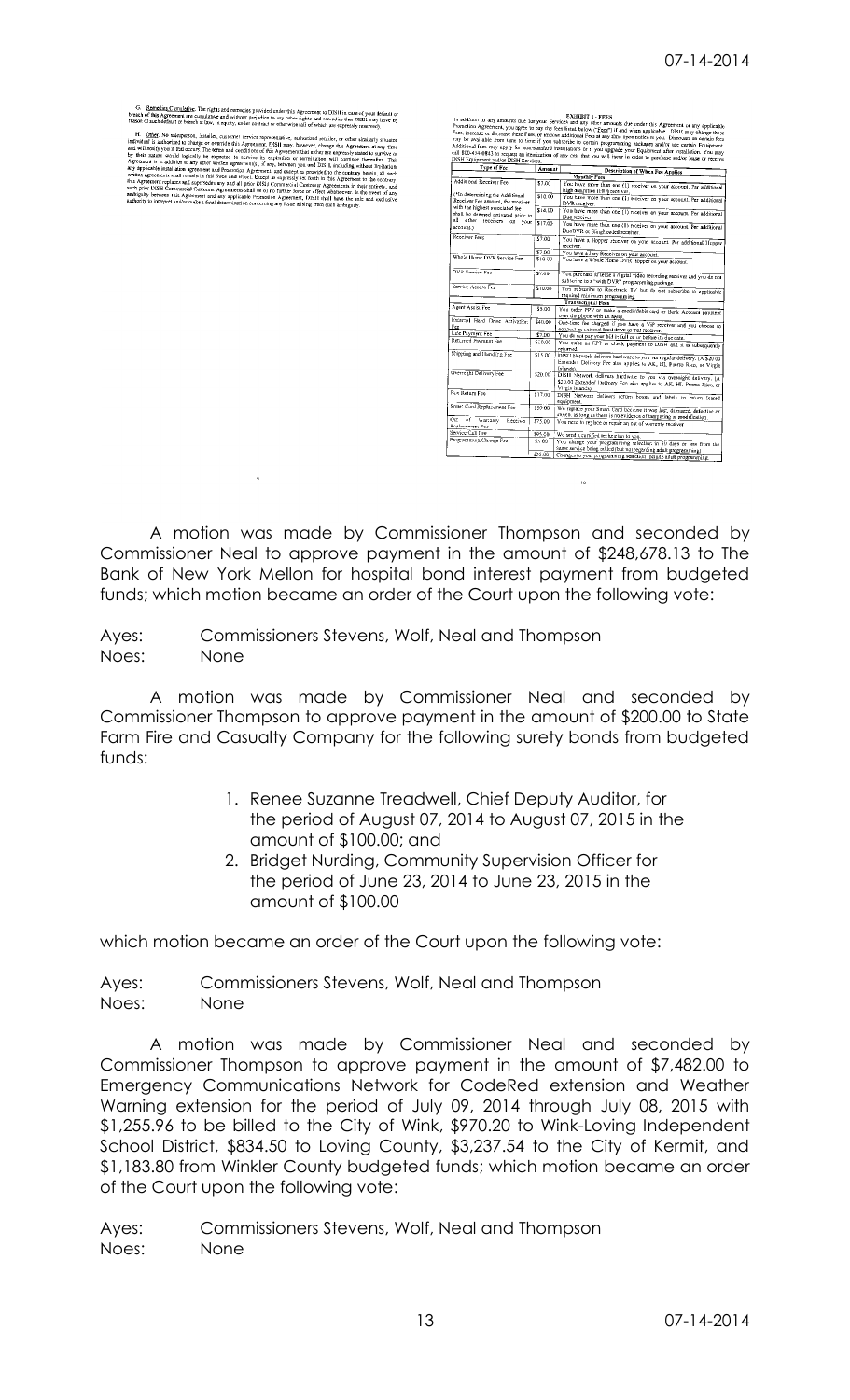A motion was made by Commissioner Thompson and seconded by Commissioner Neal to approve payment in the amount of \$29,156.21 to Robert Scogin, Attorney at Law, for legal services regarding Federal Insurance from budgeted health benefit funds; which motion became an order of the Court upon the following vote:

Ayes: Commissioners Stevens, Wolf, Neal and Thompson Noes: None

A motion was made by Commissioner Neal and seconded by Commissioner Thompson to approve payment in the amount of \$3,400.00 to Robert Scogin, Attorney at Law, for legal services regarding Winkler County Rural Health Clinic construction from budgeted funds ; which motion became an order of the Court upon the following vote:

Ayes: Commissioners Stevens, Wolf, Neal and Thompson Noes: None

A motion was made by Commissioner Thompson and seconded by Commissioner Neal to approve payment in the amount of \$2,500.00 to Tyler Technologies, Inc. for project management software from budgeted funds; which motion became an order of the Court upon the following vote:

Ayes: Commissioners Stevens, Wolf, Neal and Thompson Noes: None

A motion was made by Commissioner Neal and seconded by Commissioner Thompson to approve payment in the amount of \$60,000.00 to Level 5 Architecture for preliminary and schematic design services for Winkler County Rural Health Clinic from committed Winkler County Rural Health Clinic expansion funds; which motion became an order of the Court upon the following vote: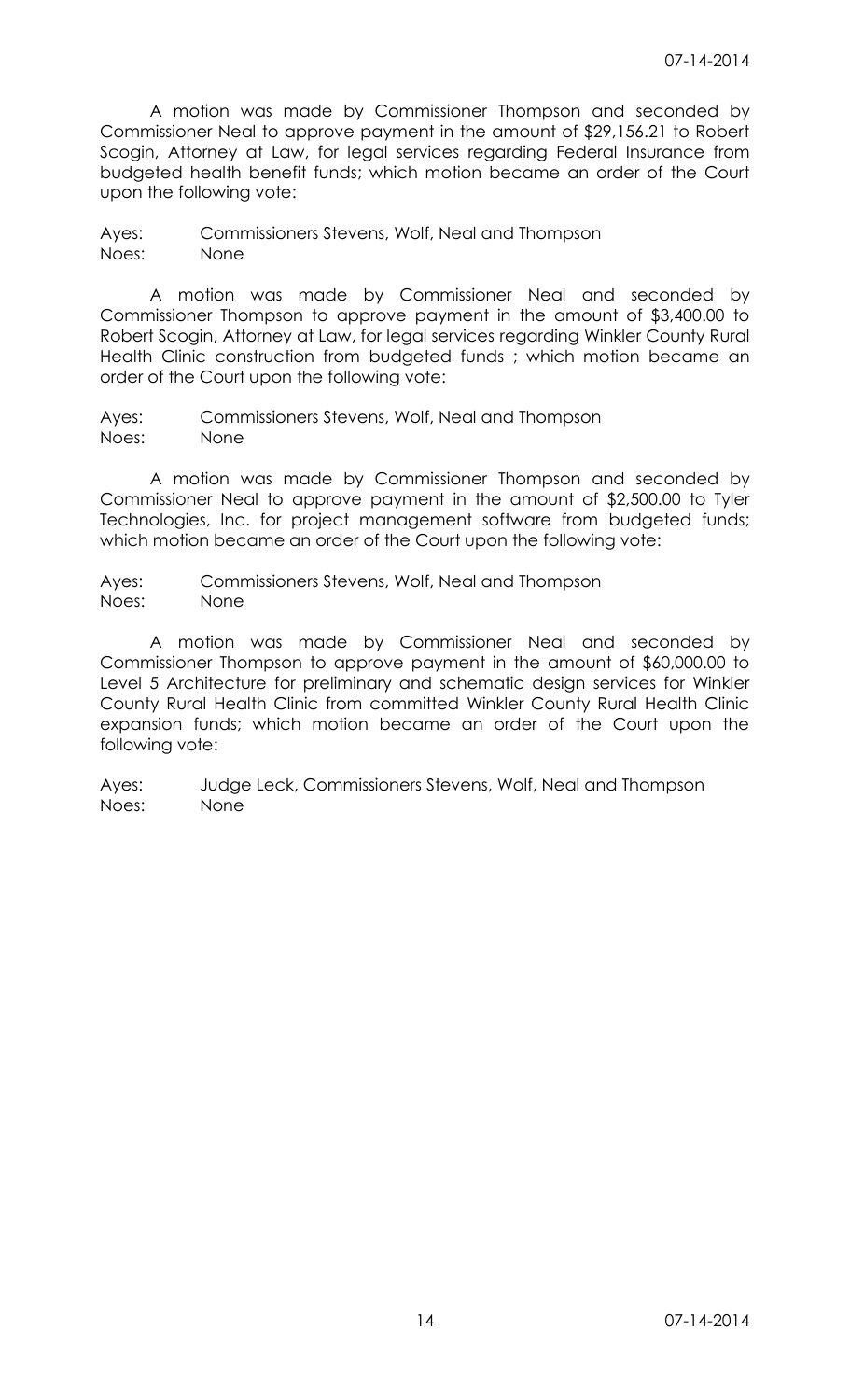|                   | P.O. BOX 1012<br>Mansfield, TX 76063                                                                             |                       |                                                                                                                                                      |         |       |                    |           | Invoice           |
|-------------------|------------------------------------------------------------------------------------------------------------------|-----------------------|------------------------------------------------------------------------------------------------------------------------------------------------------|---------|-------|--------------------|-----------|-------------------|
| design group      |                                                                                                                  |                       |                                                                                                                                                      |         |       |                    | Date      | Invoice #         |
|                   |                                                                                                                  |                       |                                                                                                                                                      |         |       |                    | 6/27/2014 | $1340 - 1$        |
|                   | Bill To                                                                                                          |                       |                                                                                                                                                      |         |       |                    |           |                   |
|                   | Winkler County<br>Attn: Bonnie Leck, County Judge<br>P.O. Drawer Y<br>Kermit, TX 79745                           |                       |                                                                                                                                                      |         |       |                    |           |                   |
|                   |                                                                                                                  |                       |                                                                                                                                                      |         |       |                    |           |                   |
|                   |                                                                                                                  |                       |                                                                                                                                                      |         |       | Terms              |           | Project           |
|                   |                                                                                                                  |                       |                                                                                                                                                      |         |       | Due on receipt     |           | Winkler Co Health |
| Item<br>Comercial | Description<br>Preliminary and Schematic Design                                                                  | Est Amt<br>120,000.00 | Prior Amt                                                                                                                                            | Prior % | Qty   | Curr %             | Amount    | Total %           |
|                   | Services                                                                                                         |                       |                                                                                                                                                      |         | 0.5   | 50.00%             | 60,000.00 | 50.00%            |
|                   |                                                                                                                  |                       |                                                                                                                                                      |         |       | Payments/Credits   |           | \$60,000.00       |
|                   |                                                                                                                  |                       |                                                                                                                                                      |         | Total |                    |           | \$0.00            |
|                   |                                                                                                                  |                       |                                                                                                                                                      |         |       | <b>Balance Due</b> |           | \$60,000.00       |
|                   | The Texas Board of Architectural Examiners has jurisdiction over complaints regarding the professional practices |                       | Please Make all Checks Payable to: Level 5 Design Group<br>If you have any questions concerning this invoice:<br>please contact us at (817) 842-0212 |         |       |                    |           |                   |

At 10:00 o'clock A.M., the Court ceased accepting proposals for project delivery services relating to the Transportation Infrastructure Fund (TIF) Grant Program. Only one (1) proposal was received and after reviewing same, a motion was made by Commissioner Neal and seconded by Commissioner Thompson that the proposal of GrantWorks be accepted; which motion became an order of the Court upon the following vote: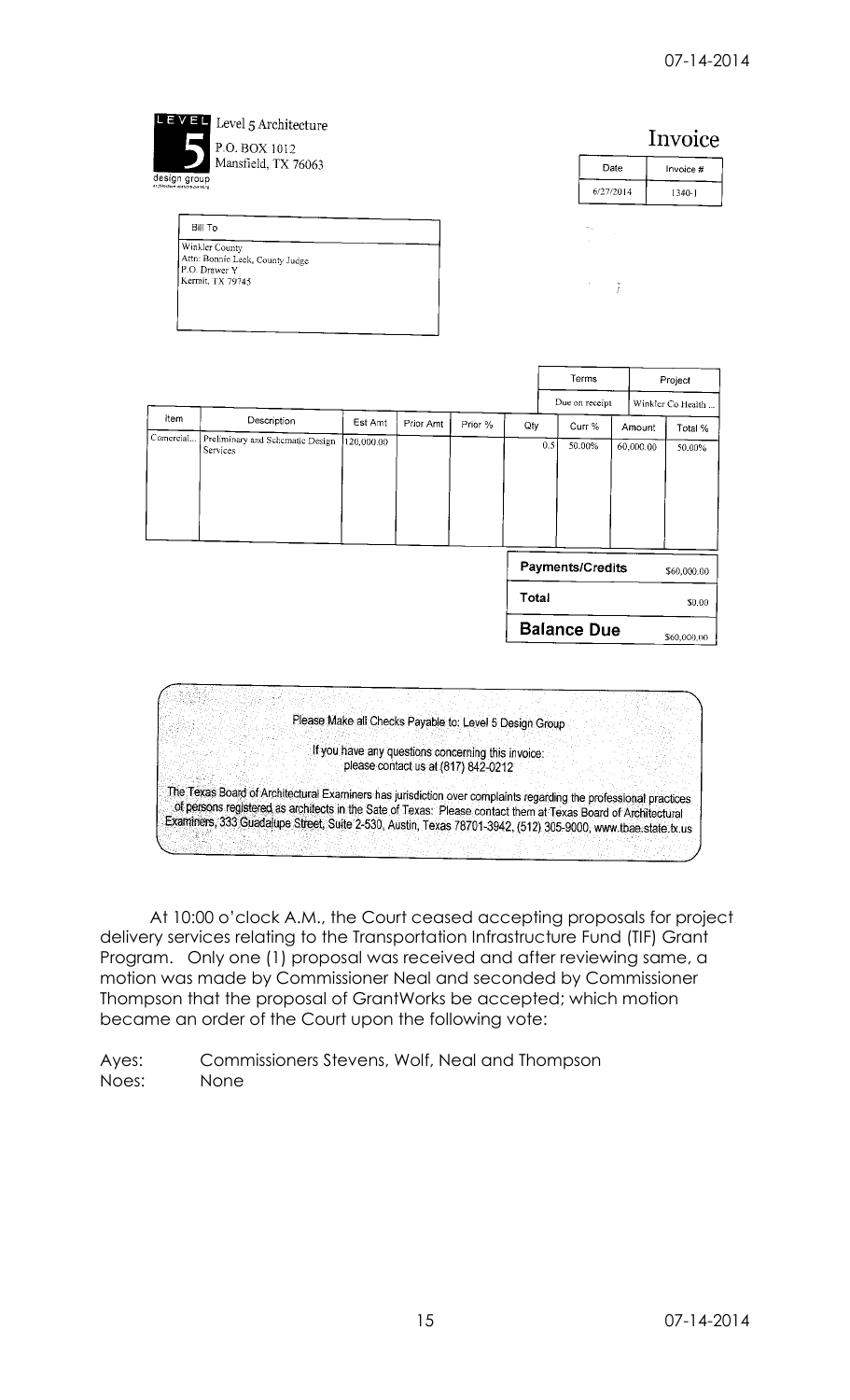# **Price Proposal**

GrantWorks price proposal for TxDOT Transportation Infrastructure Fund grant program Project Delivery is a fixed fee for all services included in the County's scope.

Services will be delivered and billed on a project-by-project basis for each Transportation Infrastructure Project covered by the County's TIF Grant Agreement and subsequent amendments.



GrantWorks' total not-to-exceed price proposal is Eighty-Six Thousand Nine<br>Hundred Eighty-Nine Dollars (\$86,999,00) Hundred Eighty-Nine Dollars (\$86,989.00).

The precise breakdown between the various services will be presented to the County in a contract for negotiation once GrantWorks is selected as your service<br>provider. The price ner project may depend on the preject with the selected as your service provider. The price per project may depend on the project scale and complexity, the<br>type of construction method used, the location of the project scale and complexity, the type of construction method used, the location of the project, and other project-<br>specific conditions specific conditions.

A motion was made by Commissioner Stevens and seconded by Commissioner Wolf to approve payment in the amount of \$2,595.69 and \$2,550.46 to Don Wise Transportation Services, Inc. for premix for County Road 404 from budgeted lateral road funds; which motion became an order of the Court upon the following vote:

Ayes: Commissioners Stevens, Wolf, Neal and Thompson Noes: None

A motion was made by Commissioner Wolf and seconded by Commissioner Stevens to approve payment in the amount of \$8,530.97 to HollyFrontier Refining and Marketing LLC for emulsion from budgeted lateral road funds; which motion became an order of the Court upon the following vote:

Ayes: Commissioners Stevens, Wolf, Neal and Thompson Noes: None

A motion was made by Commissioner Stevens and seconded by Commissioner Wolf to approve payment in the amount of \$2,506.95 to BWI-Dallas-Ft. Worth for fertilizer and pesticide for Winkler County Golf Course from budgeted funds; which motion became an order of the Court upon the following vote:

Ayes: Commissioners Carpenter, Wolf, Neal and Thompson Noes: None

At 10:15 o'clock A.M., the Court entered into Executive Session in accordance with Section 551.071, Government Code, V.T.C.A., to consult with attorney regarding pending or contemplated litigation concerning breach of contract. The Court then returned to open session at 10:28 o'clock A.M., with the following action being taken:

A motion was made by Commissioner Neal and seconded by Commissioner Thompson to authorize Thomas Duckworth, Jr., County Attorney to correspond with Plains regarding damages for breach of contract and repair of County Roads 205, 206 and 211; which motion became an order of the Court upon the following vote: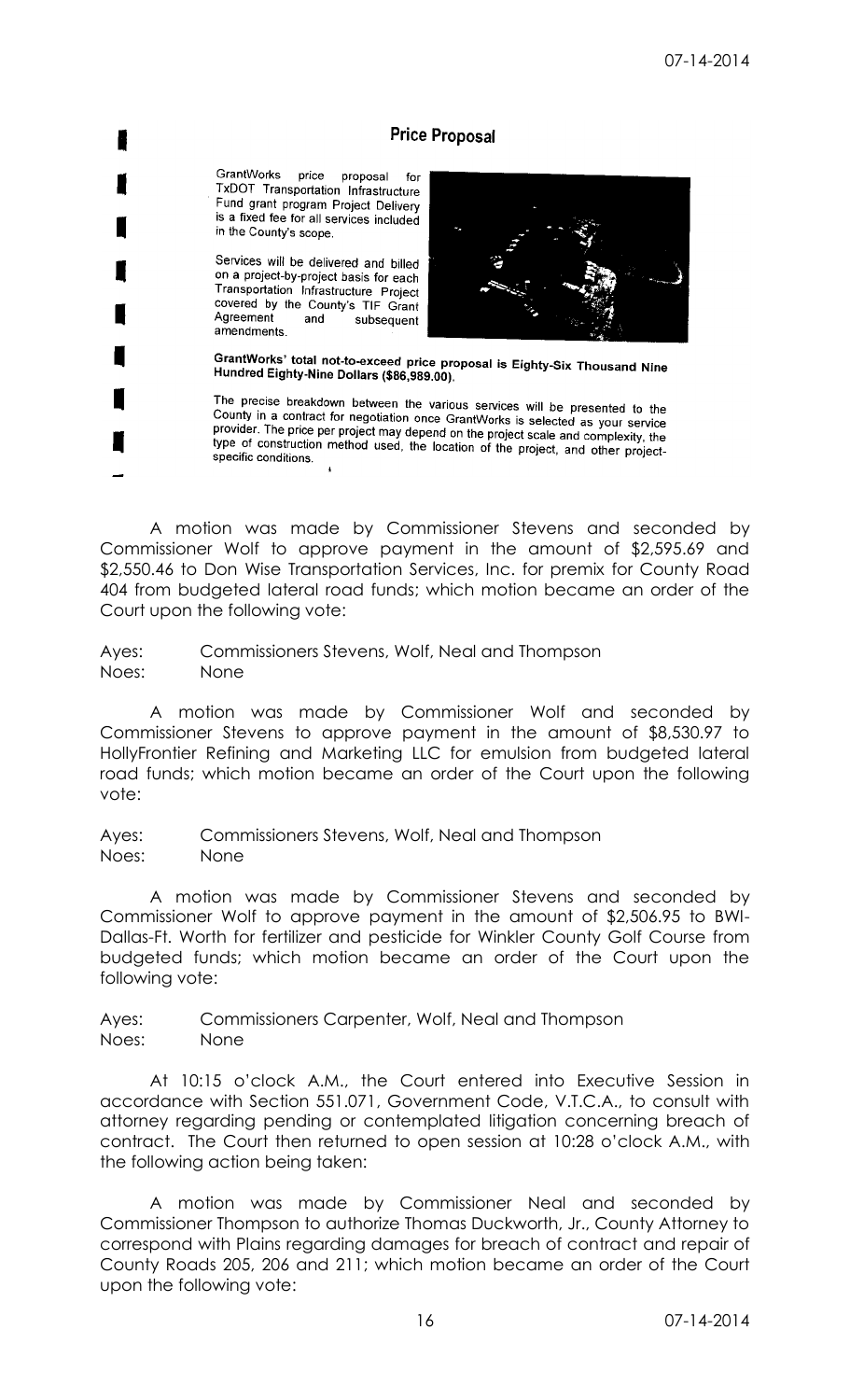Ayes: Commissioners Stevens, Wolf, Neal and Thompson Noes: None

There were no park project claims or hospital software project claims for the Court to consider at this time.

A motion was made by Commissioner Stevens and seconded by Commissioner Thompson to approve payroll; which motion became an order of the Court upon the following vote:

Ayes: Commissioners Stevens, Wolf, Neal and Thompson Noes: None

A motion was made by Commissioner Neal and seconded by Commissioner Thompson to approve the following line item adjustment(s):

#### **WINKLER COUNTY** LINE ITEM ADJUSTMENTS **JULY 14, 2014**

| <b>NONDESIGNATED</b>   |                                                     |               |               |
|------------------------|-----------------------------------------------------|---------------|---------------|
|                        | 10-230-080 CAPITAL EXPENDITURES                     | \$49,300.00   |               |
|                        | 10-404-081 AUTOMOBILE                               |               | \$49,300.00   |
|                        | AMD-SHERIFFS AUTO TO CAPITAL EXPENDITURES           |               |               |
|                        |                                                     |               |               |
| <b>ADULT PROBATION</b> |                                                     |               |               |
|                        | 10-223-011 SALARY PROBATION                         | Ś<br>4.383.00 |               |
|                        | 10-223-010 SALARY CHIEF PROBATION OFFICER           |               | Ś<br>4,383.00 |
|                        | AMD-SAL CHIEF PROBATION OFFICER TO SALARY PROBATION |               |               |
|                        |                                                     |               |               |
| <b>NONDESIGNATED</b>   |                                                     |               |               |
|                        | 10-230-045 LEGAL SERVICES                           | \$25,000.00   |               |
|                        | 10-401-010 COUNTY ATTORNEY SALARIES                 |               | \$25,000.00   |
|                        | AMD-COUNTY ATTORNEY SALARIES TO LEGAL SERVICES      |               |               |

which motion became an order of the Court upon the following vote:

Ayes: Commissioners Stevens, Wolf, Neal and Thompson Noes: None

A motion was made by Commissioner Neal and seconded by Commissioner Thompson to approve the following budget amendment(s):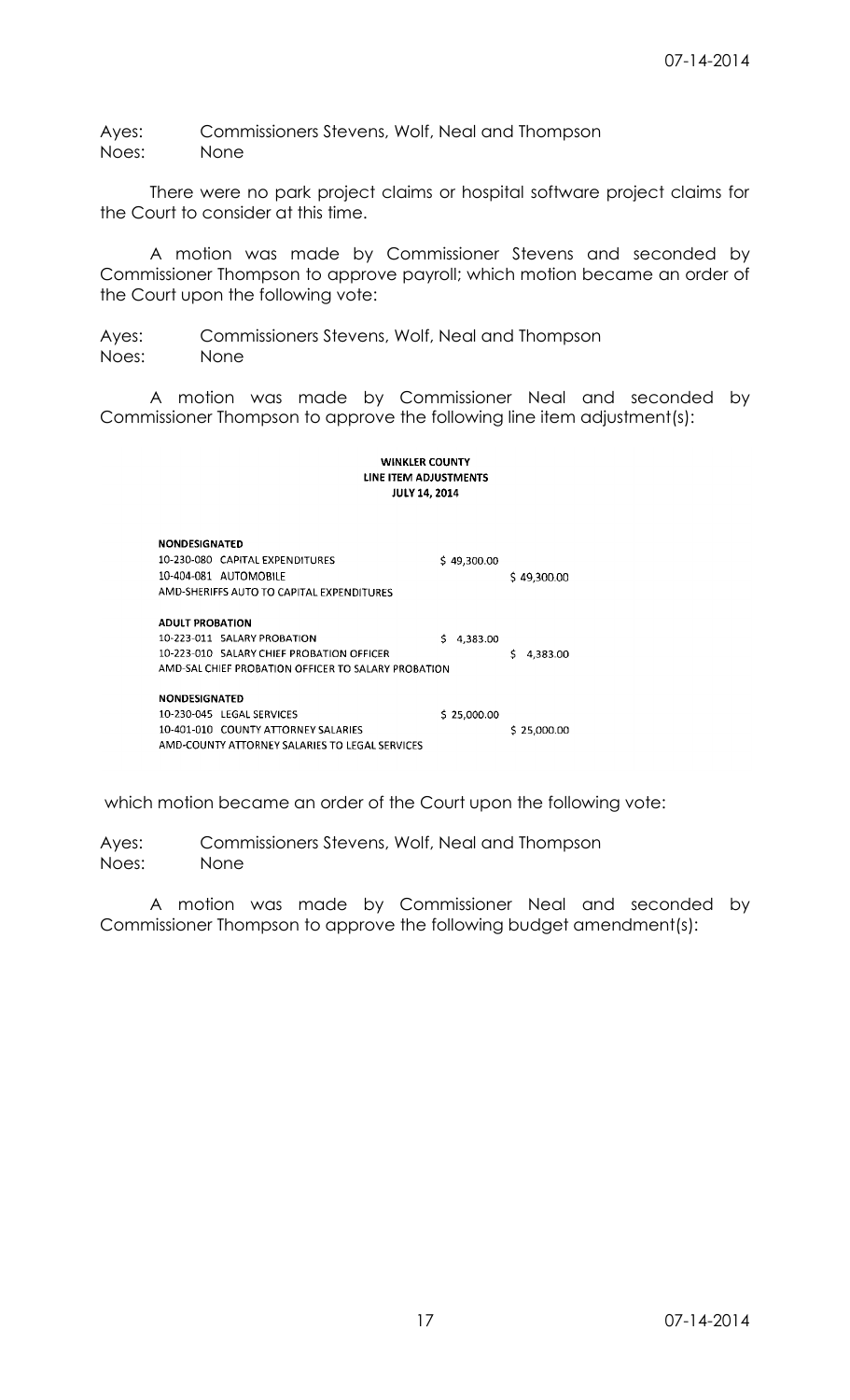## **WINKLER COUNTY BUDGET ADJUSTMENTS JULY 14, 2014**

| <b>PROFESSIONAL PROSECUTOR</b>                |            |             |
|-----------------------------------------------|------------|-------------|
| <b>GRANT EXPENSE</b>                          | 10-226-090 | \$16,213.00 |
| MISC GRANT FUNDS                              | 10-104-228 | \$16.213.00 |
| TO RECORD REVENUE & EXPENSE FOR DA GRANT      |            |             |
|                                               |            |             |
| <b>NONDESIGNATED</b>                          |            |             |
| <b>CAPITAL EXPENDITURES</b>                   | 10-230-080 | \$60,000.00 |
| <b>TRANSFER FROM RESERVES</b>                 | 10-104-226 | \$60,000.00 |
| TO RECORD REVENUE & EXPENSE FOR WCRHC DESIGNS |            |             |
|                                               |            |             |
| <b>EMS</b>                                    |            |             |
| <b>FMS REVENUE</b>                            | 10-104-212 | \$20,000.00 |
| INTERMEDIX                                    | 10-236-157 | \$20,000.00 |
| TO FUND COMMISSION FEES FOR INTERMEDIX        |            |             |

I

which motion became an order of the Court upon the following vote:

Ayes: Commissioners Stevens, Wolf, Neal and Thompson Noes: None

A motion was made by Commissioner Neal and seconded by Commissioner Stevens to receive the following Monthly Reports from County Officials of fees earned and collected for the month of June, 2014;

| For the Month of                                         | June 2014 |                          |                |
|----------------------------------------------------------|-----------|--------------------------|----------------|
|                                                          |           | Date                     | Amount         |
| Tommy Duckworth, Co Attorney Fee 50.00 Hot Check________ |           | Received<br>$7 - 7 - 14$ | $-C$           |
|                                                          |           | $7 - 11 - 14$            | \$2.00         |
|                                                          |           | 7-10 - 14                | \$163,453.09   |
|                                                          |           | 73.14                    | \$24595.50     |
|                                                          |           |                          |                |
|                                                          |           |                          | \$3985.24      |
|                                                          |           | 30-14 -                  | \$15,498.00    |
|                                                          |           | 4.3.14                   | 1435.96        |
|                                                          |           |                          |                |
|                                                          |           |                          |                |
|                                                          |           |                          |                |
|                                                          |           |                          |                |
|                                                          |           |                          |                |
|                                                          |           |                          |                |
|                                                          |           | 7.2.14                   | \$1,361,703.42 |
|                                                          |           |                          |                |
| Richard Crow, Constable Pct #1                           |           |                          |                |

MONTHLY REPORTS